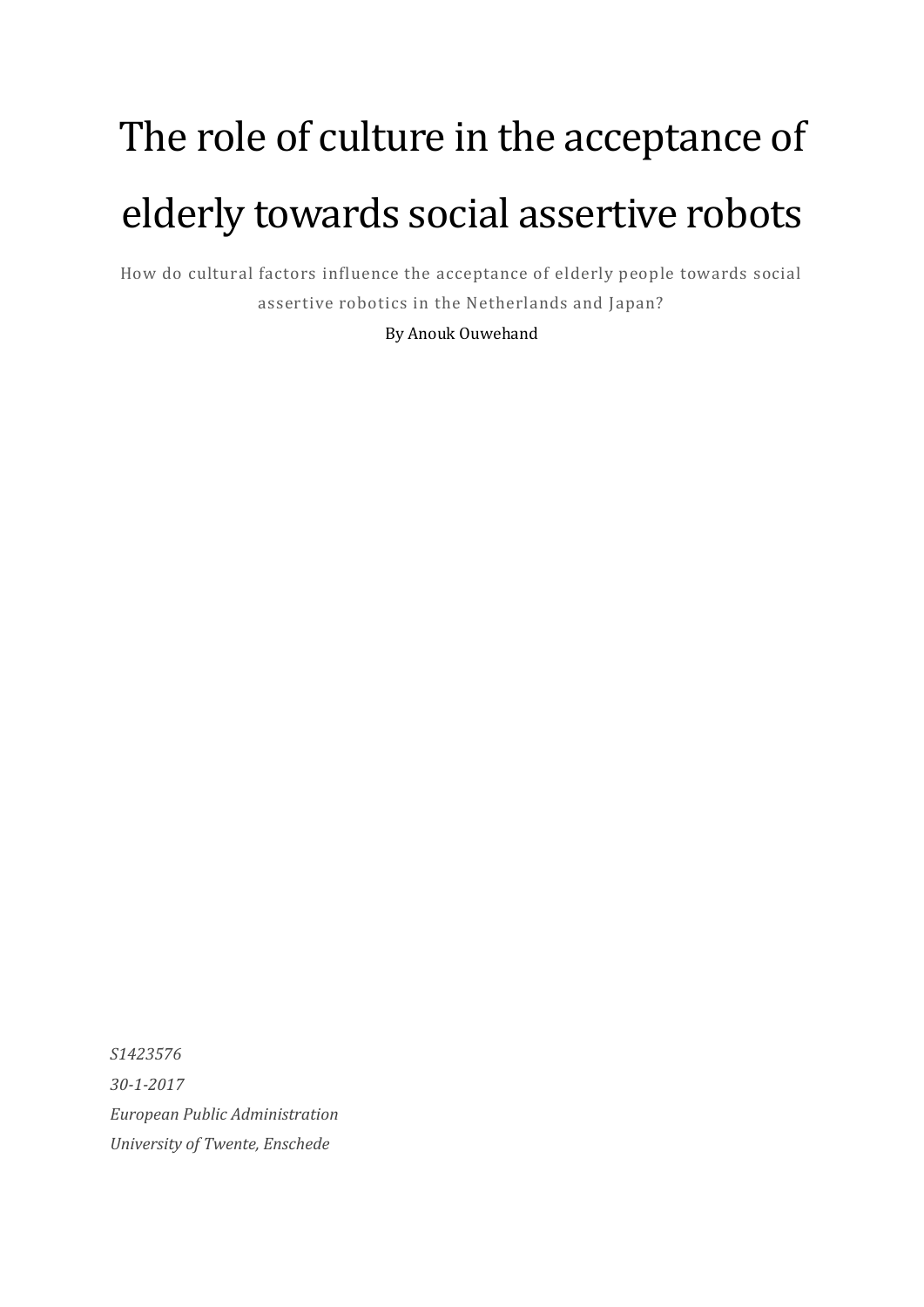## <span id="page-1-0"></span>Abstract

Because of demographic aging in developed countries, new ways have to be found to deal with the number of elderly and the lack of people in the workforce. Using social assertive robots in nursing homes or elderly homes may provide the solution. However, before taking such a big step into the future, more needs to be known about the acceptance of elderly towards such technology. Moreover, to what extent does culture play a role in elderly willing to accept robots into their lives? In this thesis, the acceptance towards social assertive robots will be looked at through cultural glasses by using three of Hofstede's cultural dimensions: individualism, masculinity, and uncertainty avoidance. Using a comparative case analysis, differences have been found between the Netherlands and Japan. The dimension which gave the most substantial signs in the Dutch studies is individualism, this shows because of the need for autonomy regarding the robot. Remarkably, in the Japanese case an interplay between uncertainty avoidance and the masculinity dimension was found which was predicted by Hofstede (1999). This was apparent through their preference of security above privacy. Overall, the most substantial dimension In Japan was uncertainty avoidance. Although the findings are minimal and more research needs to be done, it can be hypothesized from this thesis that culture has an influence on the acceptance of social assistive robots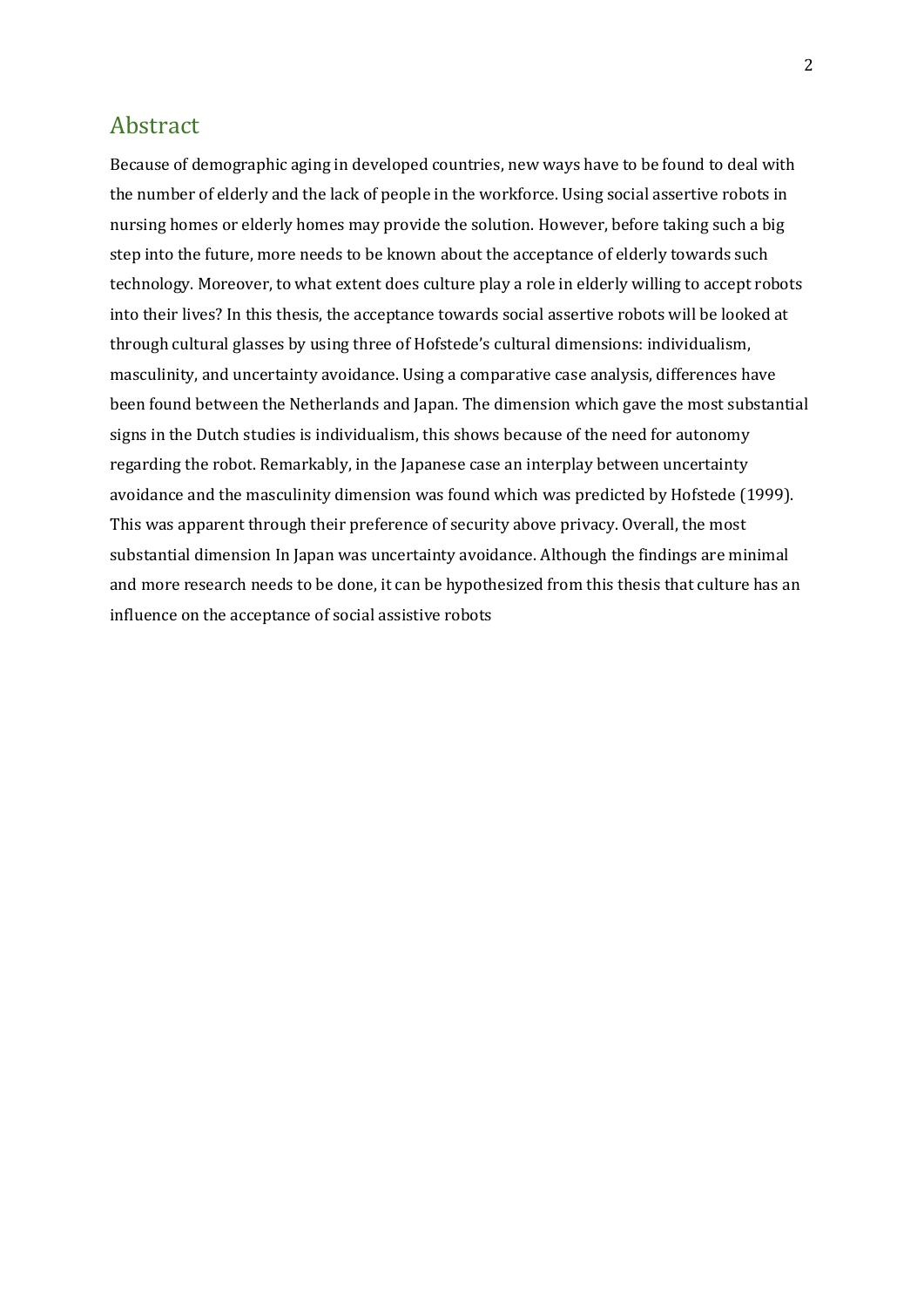# Table of contents

 $10$ 

 $20\,$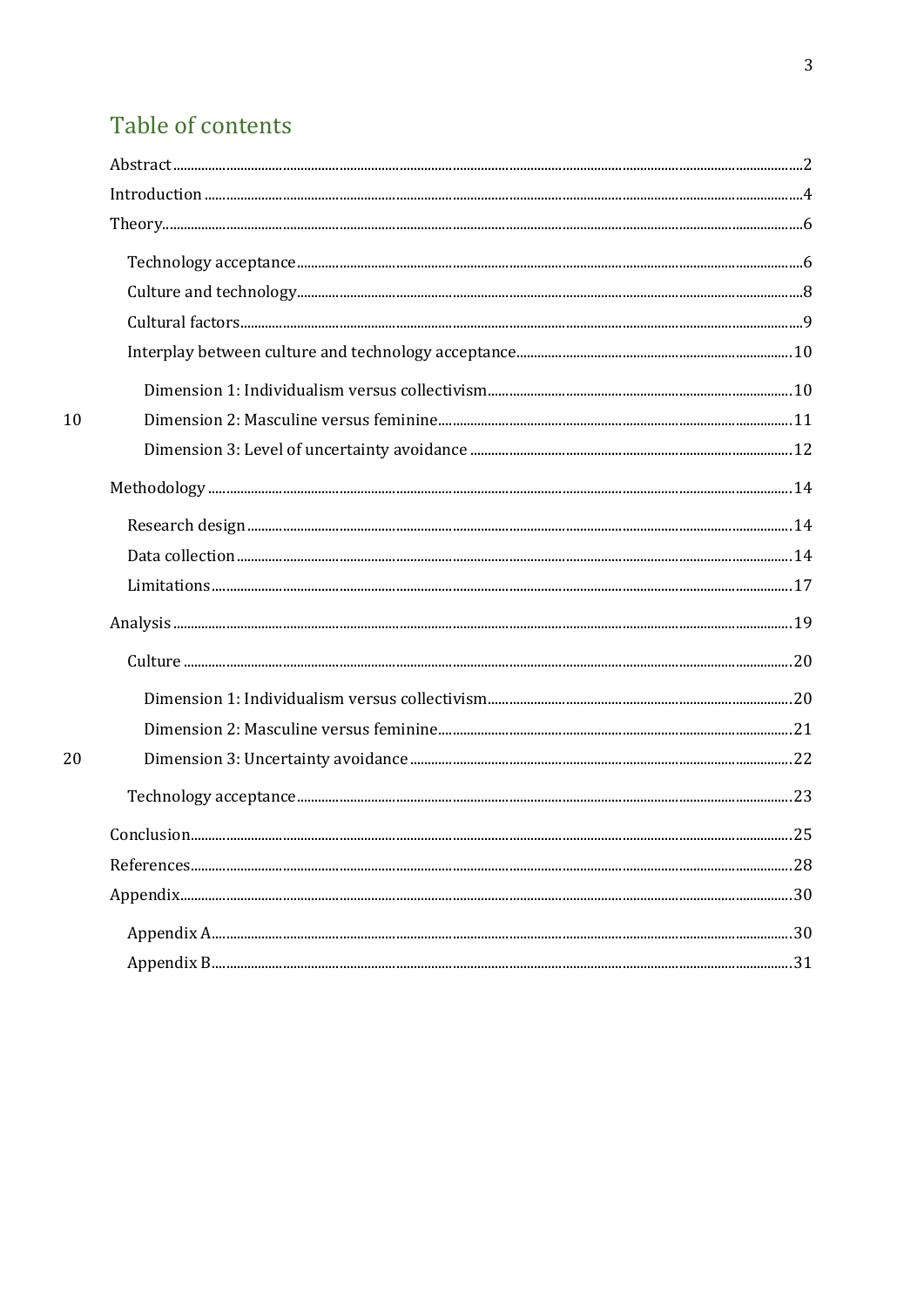## <span id="page-3-0"></span>Introduction

The population is getting older in the Netherlands this results in an increasing demand for specialized care. Even though the demand for specialized health care is increasing the 30 number of healthcare professional will become less each year, such as caregivers for the elderly and registered nurses. The main reason for this is the shrinking working population. (Broadbent, Stafford, & MacDonald, 2009) Since 2011 the first children of the post-second world war baby boom have turned 65 years old, from then on the number of people that will become 65 years and older will rise even more (Poelman, 2010). This increase in elderly will reach its highest point around 2040 (van Duin, Stoeldraijer, Nicolaas, Ooijevaar, & Sprangers, 2015). In 2016 about 18% of the population is older than 65 in 2040 this will be 26%. Moreover, the fertility rates are going down and the working population is shrinking because of this (van Duin et al., 2015).

Because the availability of caregivers is not enough to keep up with the increasing 40 demand for specialized care a way needs to be found to enable healthcare professionals to use their time more efficiently or a way that assists older adults in living independently (Marcel Heerink, Kröse, Evers, & Wielinga, 2010). Robots are one of the options that have been proposed as an assistive device that could accommodate the widening gap between the need and supply of healthcare services (Broadbent et al., 2009)

If social assistive robots (SAR) are going to be part of the homes of elderly people and at care facilities it is important to know the process of how elderly come to accept or reject SAR (Marcel Heerink et al., 2010). For example, many older people in western cultures live independently in their own homes and don't want to go to nursing homes away from their familiar surroundings, family and friends. Social assistive robotics (SAR) are therefore 50 developed to enable elderly to live independently for a longer time (Broadbent et al., 2009).

If robots are going to appear more often in our daily lives and especially in healthcare institutions it is important to know whether the users (elderly themselves and caregivers) will like it and be inclined to make use of this technology. An important but newly rising topic within research of factors that influence the acceptance of robots is the role of culture (Šabanović, Bennett, & Lee, 2014) and her effect on the technologies, the effect of technologies on culture, and the acceptance of these technologies. Not every person on earth will react the same when new technologies are used to help you in your daily live. It is possible that culture is one of the indicators why some countries are very accepting towards new technologies such as robotics and why some are not (Šabanović et al., 2014).

60 But first, we need to know more about how culture affects the acceptance towards robots, especially concerning health care robots as they are needed in the near future. This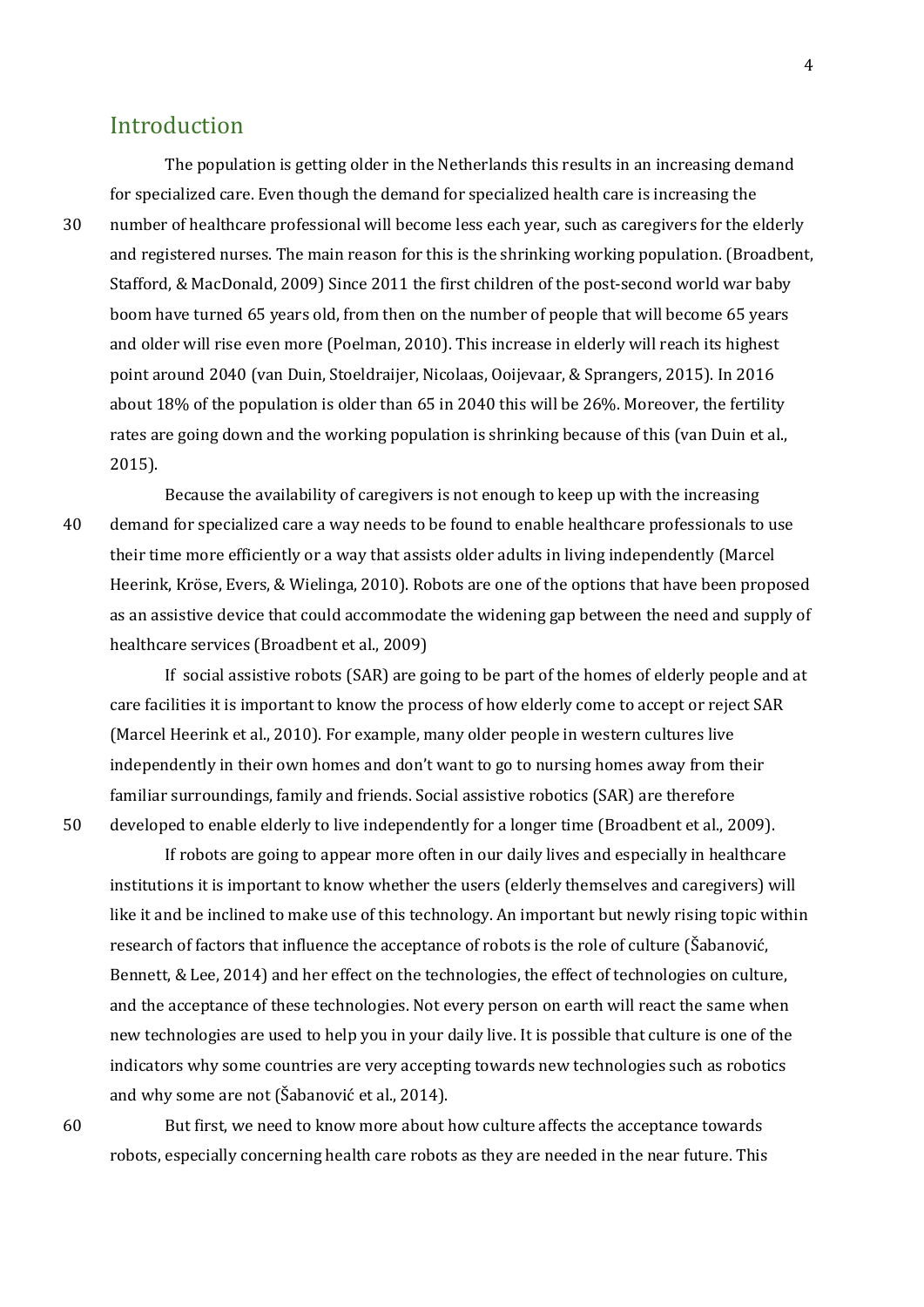## thesis will concern the following topic: *How do cultural factors influence the acceptance of elderly people towards social assertive robotics in the Netherlands and Japan?*

Cultural differences could play an important part in understanding possible differences in attitude that emerge when comparing countries. In a study done by Bartneck, Suzuki, Kanda, and Nomura (2007) where they compared the attitude towards the pet dog robot Aibo they found that 'culture had a significant influence on all of their measurements and recommended that more research needs to be done in why these cultural differences exist.

70 The people in Japan have the highest longevity in the world and the Japanese population is already among the countries with the highest share of elderly people in relation to the working population (Faruqee & Mühleisen, 2003). Japan has already reached a population of which 25% is older than 65 years old since 2013 (OECD, 2017) which the Netherlands is fearing to reach in 2040(van Duin et al., 2015). Furthermore, fertility rates are among the lowest in the wold this implies that the population is declining and the population will only get older in the coming decades. (Faruqee & Mühleisen, 2003)

Japan has been struggling with a problem that is a future for us in the Netherlands it is good to look at what Japan has done to combat this problem. Japan is also a country that has always been the leader in development of robotics. Since the 80's Japan became known as a 80 country that loves robots and their focus on developing service robots have been recognized. The positive attitude towards robots is encouraged by the Japanese government, corporations and scientists to convince the public. (Šabanović, 2014) For example, Japan has promoted robots such as robot dog Aibo, humanoid Qrio, Asimo and the seal robot Paro to support human interaction. These robots are often put in the spotlight on public events, conventions, expositions and on television (MacDorman, Vasudevan, & Ho, 2009). Another, reason given for this supposed love for robots is the Shinto religion in Japan, a part of this religion is the believe that spirits reside in everything so also objects. Furthermore, during the modernization in Japan a view of science was developed from Shinto a sort of "scientism" a heroic view of science and technology. (MacDorman et al., 2009)

90 Several studies have found that the Japanese people aren't the most enthusiastic about robots and even have thought deep about the consequences robots could have on society (Šabanović & Chang, 2016; Shibata, Wada, Ikeda, & Sabanovic, 2009; Shibata, Wada, & Tanie, 2004). However, Japan is still more positive towards robot than most of their western counterparts (Šabanović et al., 2014). So, what are these differences and what will these differences mean for SAR?

For the next paragraphs first the theory that is available regarding the acceptance of social assistive robots and how culture could play a role in this will be explored. Here I will also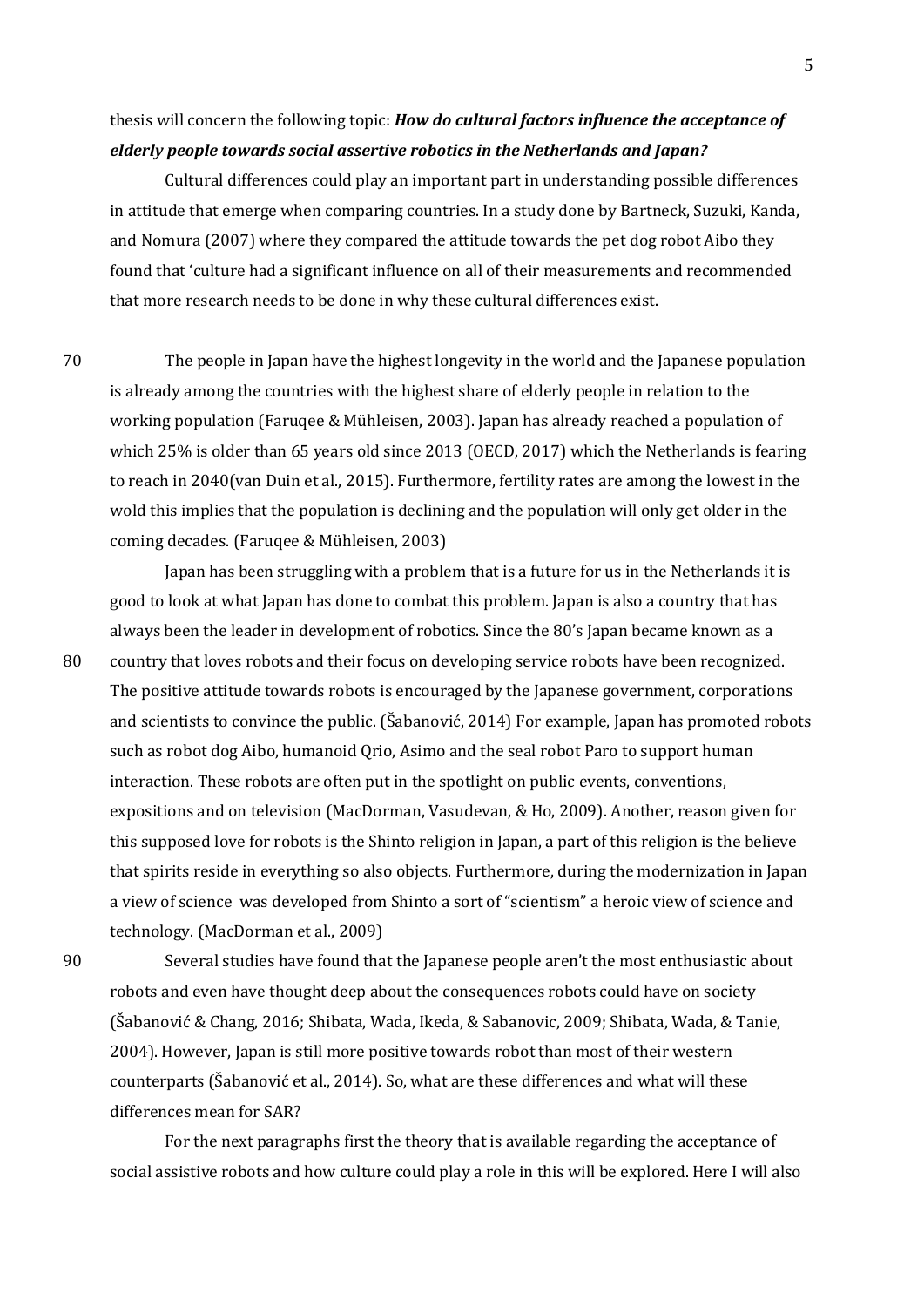formulate some assumptions of the theory that will help me to explore the data and help me answer the research question. Thirdly, the methods section will be presented. Fourthly, the data

#### <span id="page-5-0"></span>**Theory**

answered in the conclusion.

Before going into depth it should be clear what a socially assistive robot is. Feil-Seifer, Mataric, and Ieee (2005) define Social Assistive Robots (SAR) in their research as a robot which "goal is to create close and effective interaction with a human user for the purpose of giving assistance and achieving measurable progress in convalescence, rehabilitation, learning, etc." (p. 465) Basically research has been done in mostly two areas of research on assistive social robots for eldercare. Firstly, SAR which pose as social support and are companion type robots that are 110 used in robot assisted therapy, such as the baby seal robot Paro which possibly has the same positive effect on older adults as real pets which improves ones' health and sense of wellbeing. The second type concerns robots which give cognitive and physical assistance. Cognitive assistance includes making the user remember their plans and to take medication and physical assistance is guiding, carrying, give information or work as a butlerlike figure. (Marcel Heerink et al., 2010). The SAR that are targeted in this thesis are those that are focused on elderly care, tasks are daily life assistance, and the role of the SAR is to work alongside nurses,(informal) care givers and family. (Feil-Seifer et al., 2005)

#### <span id="page-5-1"></span>Technology acceptance

120 Literature posits that its essential to know when and how people accept technology because acceptance is the determinant whether people will use a certain technology or not (Chuttur, 2009). As said in the introduction demographic change is an urgent problem that needs to be accommodated and using SAR is one of the few possible solutions. If we want SAR to be successful, they need to be accepted by older people. (Broadbent et al., 2009)Therefore, more must be known how acceptance towards technology works. A large body of academic work tries to explain why people accept specific technologies. One of the most used models to look at acceptance of people towards specific technology is the **technology acceptance model (TAM).** TAM suggests that external factors have an effect on perceived usefulness and perceived ease of use which has an effect on attitude of technology which leads to behavioural intention to use and 130 ends with actual adoption (Chuttur, 2009). This means that if people have a positive perception on the usefulness of a technology and perceive this technology as easy to use the product will be accepted by the user group. However these kinds of models are mostly applied to technologies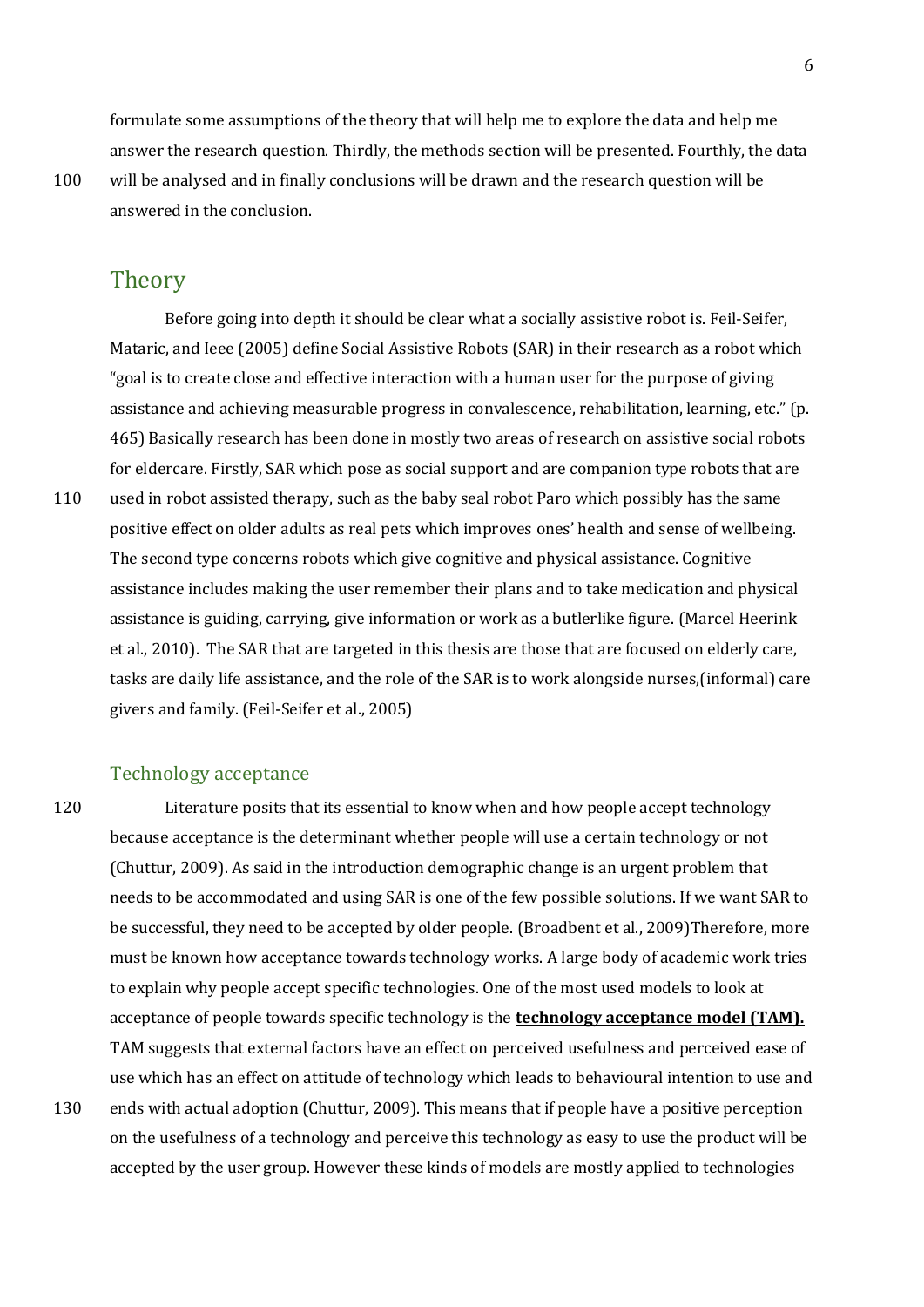which are far into the development stage or are already in use (Allouch, van Dijk, & Peters, 2009). SAR are still in its development stages and are not widely in use yet, so then what kind of model can be used to look at how people accept a specific technology such as SAR?

Another way to predict acceptance is **theory of planned behaviour (TPB)** (Ajzen, 1991) as accepting something is a certain behaviour. The TPB suggests that behaviour is result of three variables, attitude towards the behaviour, subjective norm and perceived behavioural control. These variables are independent of each other, meaning that every variable has an

140 influence on the other. Attitude is affected by subjective norm and the other way around, just as perceived behavioural control is influenced by subjective norm and the other way around having an indirect effect on attitude (Ajzen, 1991).

**Attitude** towards behaviour is described as *'the degree to which a person has a favourable or unfavourable evaluation or appraisal of the behaviour in question'(p.188)* (Ajzen, 1991). Attitudes are formed because an individual person connects his or her beliefs about a behaviour with certain attitudes and judges them with a positive or negative outcome (Ajzen, 1991). Because this variable is so connected to individual events it can be assumed that culture will not affect attitude strongly and I will not use this in the analysis.

**Subjective norm** refers to '*the perceived social pressure to perform or not perform the*  150 *behaviour*'(p.188) (Ajzen, 1991). An individual learns and executes certain behaviour based on what one sees in their social environment. Meaning that what one observes from others will influence the observer to react such behaviour. When people around you cannot accept SAR it is very likely that you will also hesitate before accepting the technology (Yi, Jackson, Park, & Probst, 2006). For example, in the medical world there is a hierarchy and when someone from a higher position has a negative opinion about a new technology it could be a basis for a lower ranked individual, the same with one's peers. Likewise, when someone thinks a certain technology will enhance that persons image and social status that individual may have a more positive view on that technology. (Yi et al., 2006) Subjective norm is influenced by the opinions of others and norms of a society. As hierarchy and the importance of image differ per country 160 and norms also differ per country, subjective norm could be very much influenced by culture.

For the acceptance of SAR, it means that when a culture has more influence on subjective norm (which would mean to what extent the people of a certain culture conform to social norms) the more subjective norm has an effect on acceptance. Subjective norm could be explained as whether people's opinions have an influence on an individual or not and the strictness of norms and values.

Lastly, **perceived behavioural control** refers to the *'perception of the ease or difficulty of performing the behaviour of interest. A person may believe that, in general, the outcomes are determined by her own behaviour yet at the same time she may also believe her chances of*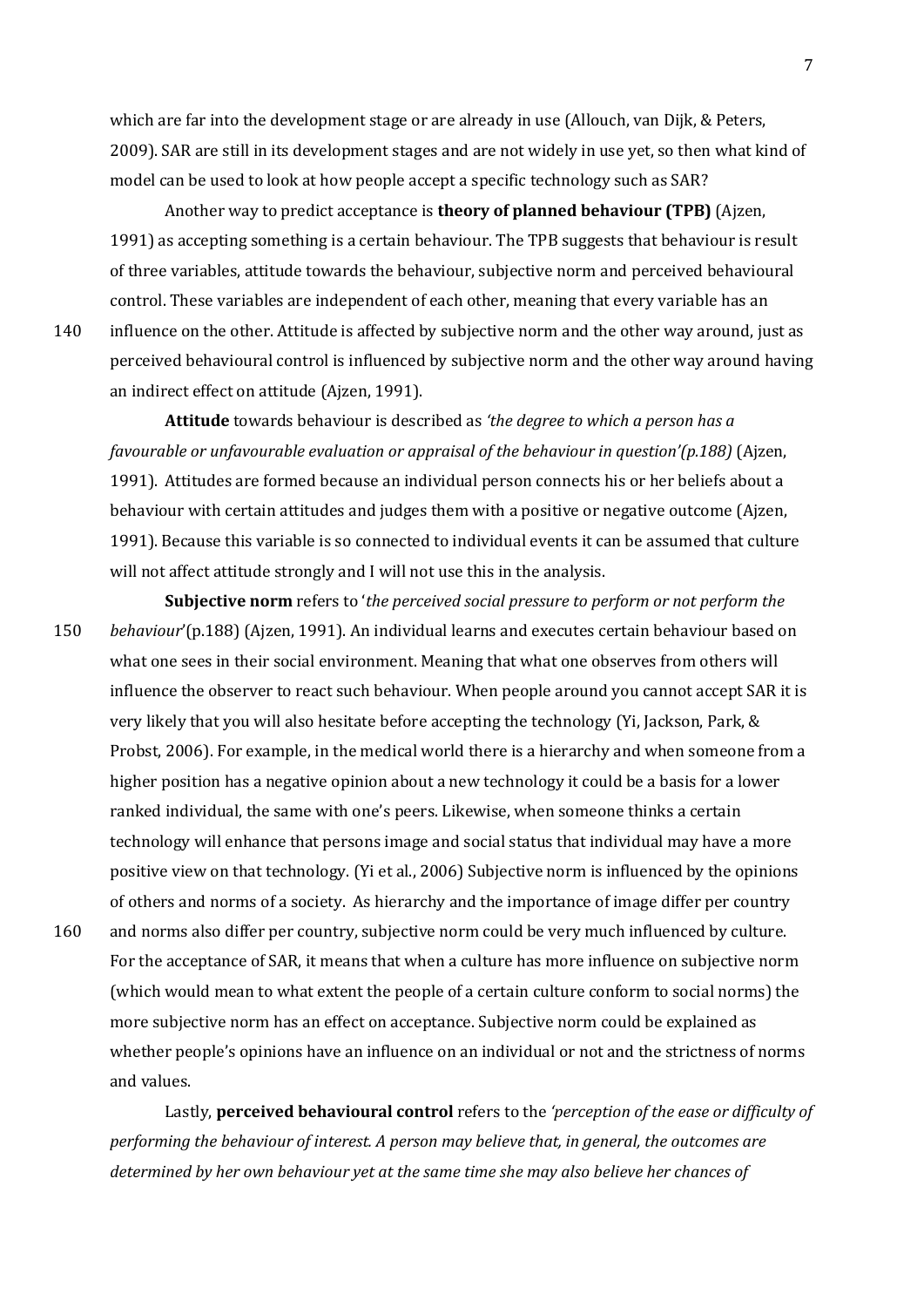*becoming for example a doctor may be very small.'(p.183)* (Ajzen, 1991) Both external and

170 internal elements determine how a user perceives their level of control (Yi et al., 2006). Connecting this with SAR perceived behavioural control means that when someone thinks that they cannot use it, because it doesn't fit in their home situation or when someone thinks they are not competent enough. This can be because robots are for example only for the rich, seem dangerous, you're female, to old, etc.

The TPB has been used to explain acceptance towards different types of technology, such as information technology (Yi et al., 2006) and ambient intelligent appliances (Allouch et al., 2009). Therefore, this theory could also work for SAR.

Acceptance towards technology according to Yi et al. (2006)is also related to **personal innovativeness** meaning that 'some individuals are more willing to take a risk by trying out an 180 innovation, whereas others are hesitant to change their practice' (p. 356) In this theory Yi et al. (2006) have made categories based on the levels of innovativeness, the categories are: *'innovators, early adopters, early majority, late majority and laggards' (p. 356)* (Yi et al., 2006). This concept explains why some people, organizations or countries accept technologies earlier than others and could therefore possibly explain why some countries will accept SAR more/earlier than others. Some countries are less innovative then others which is observed by the difference in spending on R&D, could the difference in culture be a reason?

#### <span id="page-7-0"></span>Culture and technology

- How are the factors then connected to culture? Culture teaches us what the important 190 rules, rituals, and procedures are within our society. Besides rules culture 'cultivates and reinforces believes and values', how we understand the world is based on our culture. (Liu, Volcic, & Gallois, 2014) Furthermore, culture is imaginary meaning that not we cannot understand everything and we use what we learn in our culture how to look at new things (Liu et al., 2014). Culture thus influences our attitude towards new technologies, possibly influencing ones' level of innovativeness, and determines what norms are of how one should act in any situation determining the variable subjective norm. Because culture has such a big influence on the way we think it would be a logical assumption that how we perceive new technology is influenced by our culture. If our culture would be negative towards certain technology that would mean that this technology will not be accepted by the users and this could form a
- 200 problem. For example, social assertive robotics are completely ready to be replacements of nurses and the government is planning to implement these robots into nursing homes.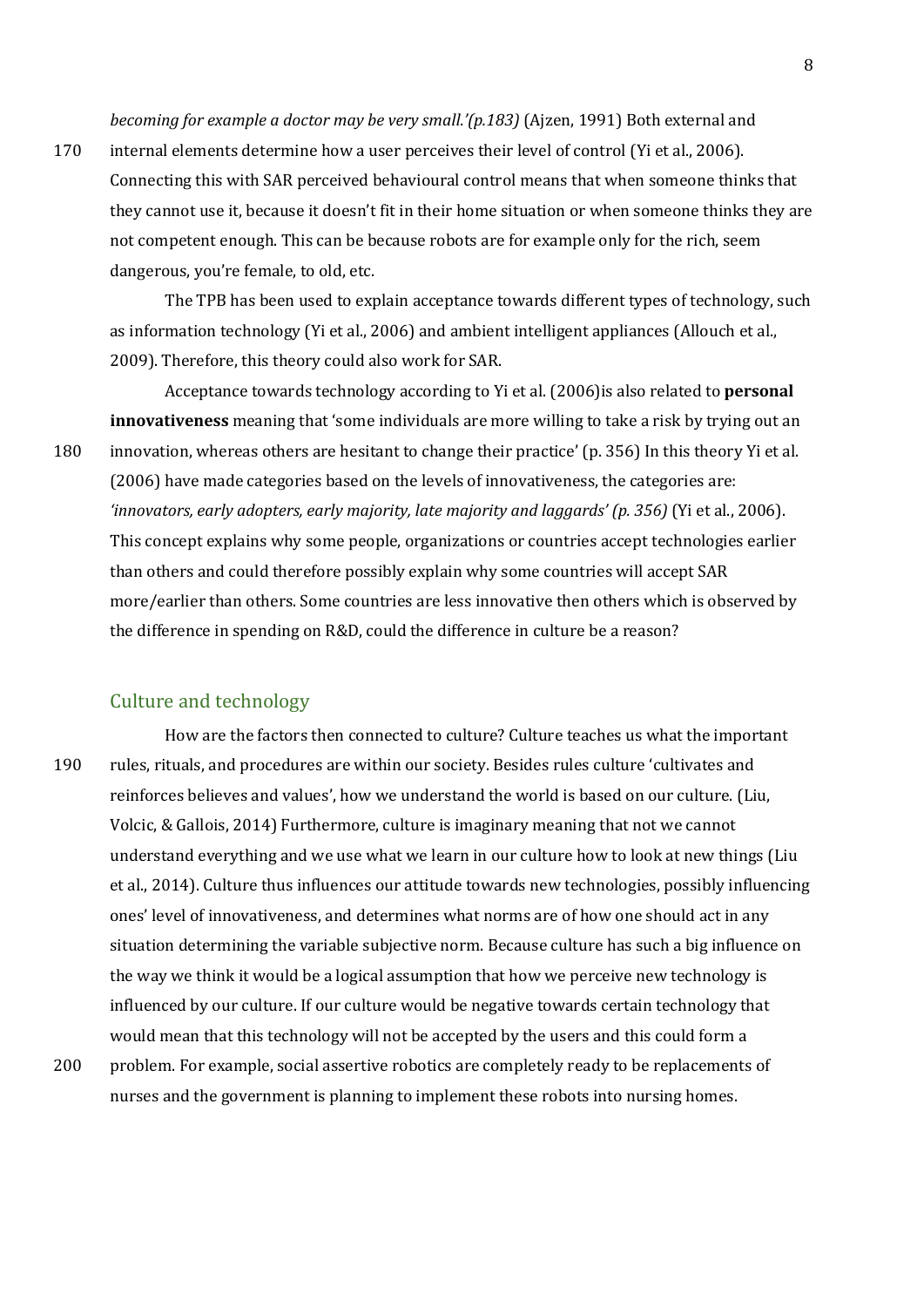#### <span id="page-8-0"></span>Cultural factors

If culture plays such a big role in our lives, how can we identify what culture we have and how can we identify the cultures of others? One theory that has been widely applied when comparing national cultures are the cultural dimensions of Hofstede (Bagchi, Cerveny, Hart, & Peterson, 2003).

Hofstede uses the results of a research done by the International Business Machines Corporation (IBM) which was a research concerning the values of people working at IBM in 50 210 different countries in his book *alles anders denkenden (1999)*. From the analysis of the data four fundamental problem areas were found, these four areas were power distance, the relation between the individual and the group, the desired distribution of roles between men and women and the way how people deal with uncertainty. These four components stand for cultural dimensions, dimensions as in aspects of culture. They are called collectivism versus individualism, Femininity versus Masculinity, uncertainty avoidance and power distance. (Hofstede, 1999)

In 2010 through research by Michael Minkov the fifth dimension was added which is long-term versus short-term orientation (Hofstede, n.d.). This was added because of a too "western approach" of the researchers of the first four dimensions (Hofstede, 1999). In a

220 research also my Michael Minkov in 2010 where he analysed the World Values Survey data of 93 countries a sixth dimension was added which is indulgence versus restraint (Hofstede, n.d.). The first dimension **'power distance'** is defined as *"the degree to which the less powerful members of society accept and expect that power is distributed unequally*" (Hofstede, n.d.). The second dimension '**individualism versus collectivism**' is defined as "*a society's position in whether people's self-image is defined in terms of 'I' or 'We'*" (Hofstede, n.d.). It could also be said that individualism is the degree to which one's preference is to put their own needs above those of social others (Zhang & Maruping, 2008). For **'masculinity versus femininity'** the level is measured in how much a society has a *preference "for achievement, heroism, assertiveness and material rewards for success"* (Hofstede, n.d.). This dimension could also be measured as the 230 extent to which an individual prefers achievement, assertiveness, and material rewards as success(Zhang & Maruping, 2008). **Uncertainty avoidance** is measured with *"the degree to which the members of a society feel uncomfortable with uncertainty and ambiguity"* (Hofstede, n.d.). Thereupon, uncertainty avoidance refers to the degree to which individuals can accept unpredictable situations in their lives (Zhang & Maruping, 2008). The fifth dimension of **'longterm versus short-term'** is based on the Chinese Value Study of IBM data as questions concerning uncertainty avoidance were not understood by East Asian people. This dimension describes *'how every society has to maintain some links with its own past while dealing with the challenges of the present and future'* (Hofstede, n.d.). They found that the difference in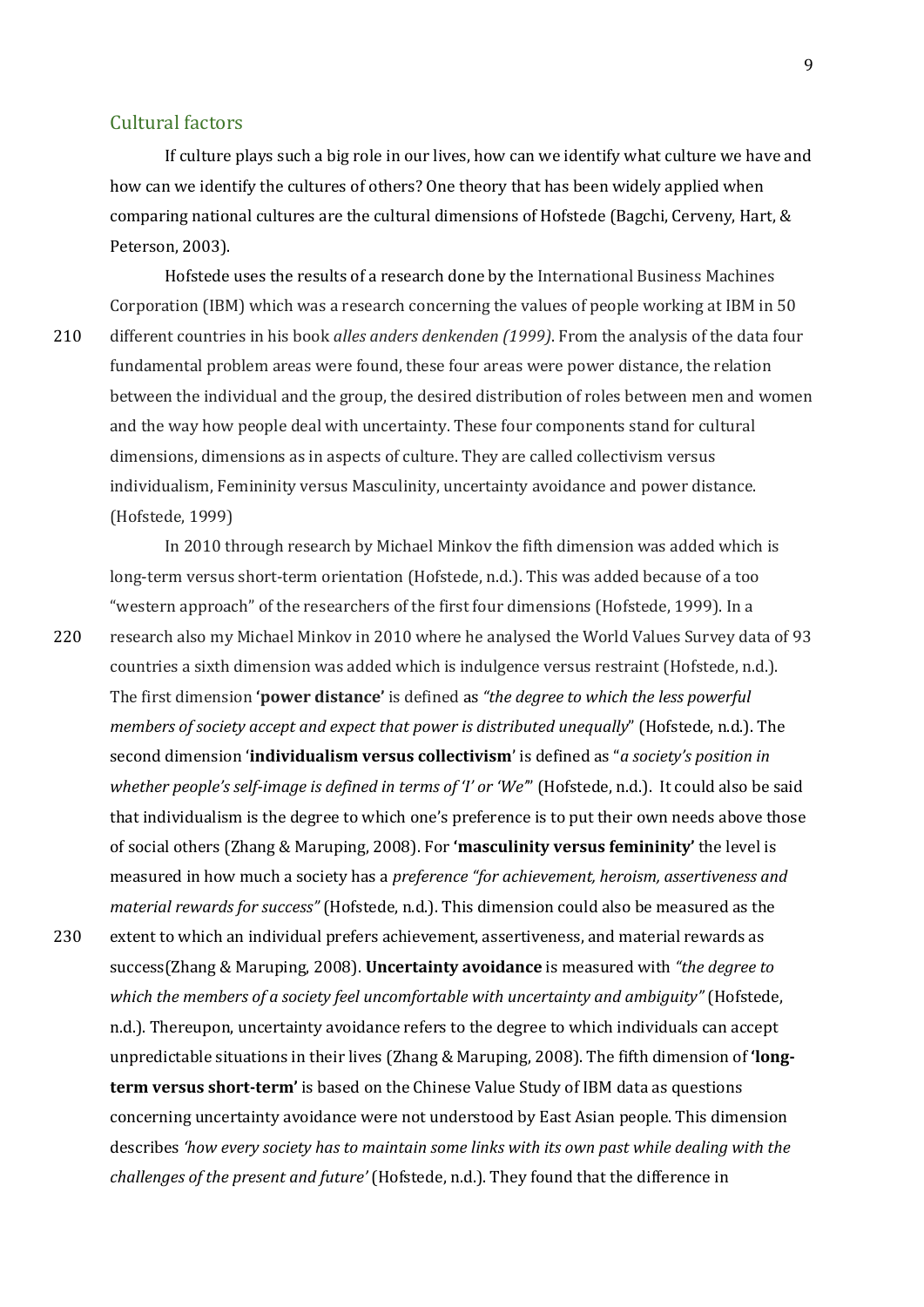understanding was because of the Confucian philosophy on which many East-Asian countries

240 are build. (Hofstede, 1999) Therefore, in my thesis I need to keep in mind that this might be an important in the way I interpret the scores of Hofstede's analysis of the IMB research. Moreover, it could be important because I am comparing a Western country to an East-Asian country. Lastly, '**indulgence versus restraint**' means *"a society that allows relatively free gratification of basic and natural human drives" versus "a society that suppresses gratification of needs and regulates it by means of strict social norms"* (Hofstede, n.d.). Meaning the extent to which one is allowed to enjoy live and have fun. In countries who lean more to the side of indulgence people feel that they are masters of their own lives while in restraint countries people tend to feel that what happens to them is not because of what they intended themselves. (Hofstede, 1999)

#### 250 Interplay between culture and technology acceptance

<span id="page-9-0"></span>In this thesis only three dimensions are analysed that have been suggested to be most relevant for the technology acceptance (Al-Jumeily, Hussain, & Crate, 2014). In a study by Zakour (2004) dimensions by Hofstede were used to explore to what extent culture influences technology acceptance. In this thesis the focus lies on three of the four most used and recognized dimensions of Hofstede (Zakour, 2004) which are individualism versus collectivism, masculinity versus femininity, and uncertainty avoidance. Every dimension has an index of 0 to a 100 which is based on a survey of IBM, a country that has a score below 50 on any of the dimensions will be collectivistic, feminine or does not avoid uncertainty. Hence, a country with a score on any of the dimensions above 50 will be individualistic, masculine or will avoid uncertainty.

260

#### <span id="page-9-1"></span>Dimension 1: Individualism versus collectivism

Collectivist countries think more as a group, individuals are pressured by their peers and family to make certain choices (Hofstede, 1999) meaning that the less individualistic a country is the more a person perceives social pressure to perform certain behaviour. In Hofstede's study the Netherlands is one of the most individualistic countries with a score of 80 out of 100 on the index (Hofstede, 2015) while Japan is only slightly collectivistic with a score of 46 out of 100. Japan does show collectivistic characteristics such as harmony and the group above the individual opinion and losing face is something to be very ashamed of. However, they are not as collectivistic as other Asian countries. In relation to SAR is that in individualistic countries 270 people would only want to use robots if they would not interfere with them living autonomously. Even more so, people in individualistic countries will not solely rely on the opinions of others to form their own. Collectivistic countries would need to know the opinions of

other family members or society in general towards SAR to form an opinion. Hence the first assumption is that **the more individualistic a country is the less subjective norm can be**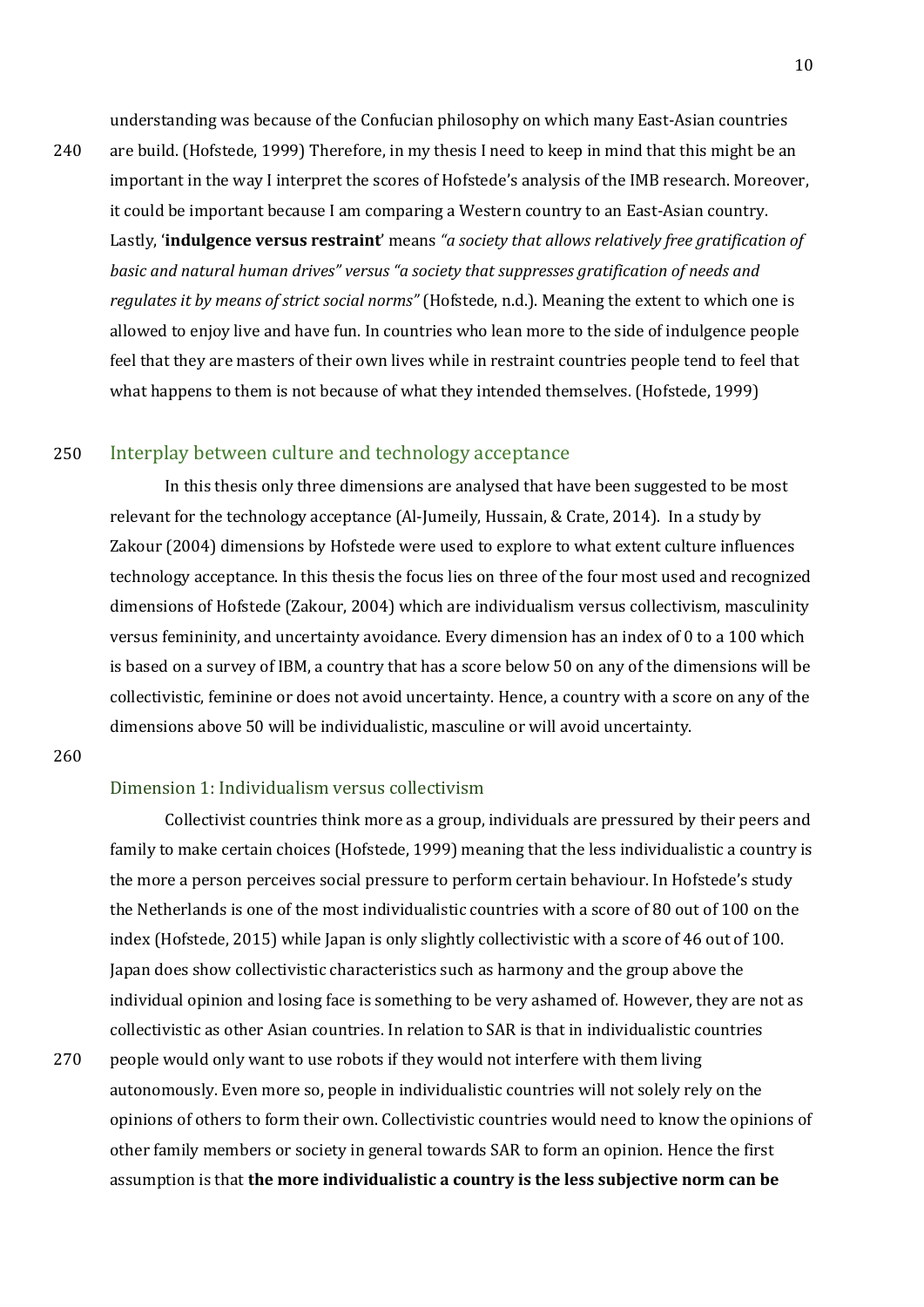**observed.** Thus, in individualistic countries the people would perceive less pressure of the opinions of others than in collectivist countries.

#### <span id="page-10-0"></span>Dimension 2: Masculine versus feminine

In Hofstede's study the Netherlands stands on the  $5<sup>th</sup>$  place of most feminine countries 280 while Japan is the second to most masculine country measured by Hofstede (Hofstede, 2015). In countries such as the Netherlands values such as, caring for others are important, high quality of life is a sign of success and standing out from the crowd is often not seen as something admirable. While in a masculine country such as Japan success is achieved by being a winner or being the best in your field and competition is found in many aspects of life such as how you score in school. (Hofstede, 1999) In feminine countries individuals value the opinion of other people more concerning behaviour because they are people-oriented while in masculine cultures achieving ones goal is the most important taking others opinion less into account(Zhang & Maruping, 2008). Therefore, the second assumption would be **the more masculine a country is the less subjective norm can be observed.** This would mean that elderly from more

290 feminine countries would value the advice of others more in making decisions concerning technology (Zhang & Maruping, 2008). When others have negative ideas towards technology it is likely that the elderly person will not accept the use of SAR. Hence there are less people that feel competent using robots in masculine countries. Therefore, it can be assumed that **the more masculine a country the less behavioural control is perceived.** Regarding the elderly, those from more masculine countries are more focused on the usefulness of the robot, how the robot could help them reach their goal (Zhang & Maruping, 2008). While elderly from more feminine countries would like the robot to improve their quality of living by doing household chores or using it to pay bills (Zhang & Maruping, 2008). Furthermore, organizations in masculine countries are more competitive and emphasize rewards, performance of the individual and 300 training to improve oneself (Hofstede, 1999), these are characteristics that are often seen in innovative organizations (Erumban & de Jong, 2006). For this reason, **the more masculine a country the more innovativeness is perceived.** When a robot would be an efficient way to solve a problem such as demographic aging masculine countries will be more positive of the idea to use them in elder care as a replacement or addition to humans. Because by using a new technology it would mean achieving the goal of solving a problem which is what people in masculine countries strive for. In Japan for example the government is even encouraging the development of SAR because it sets them apart from other countries (Šabanović, 2014) showing Japans competitiveness.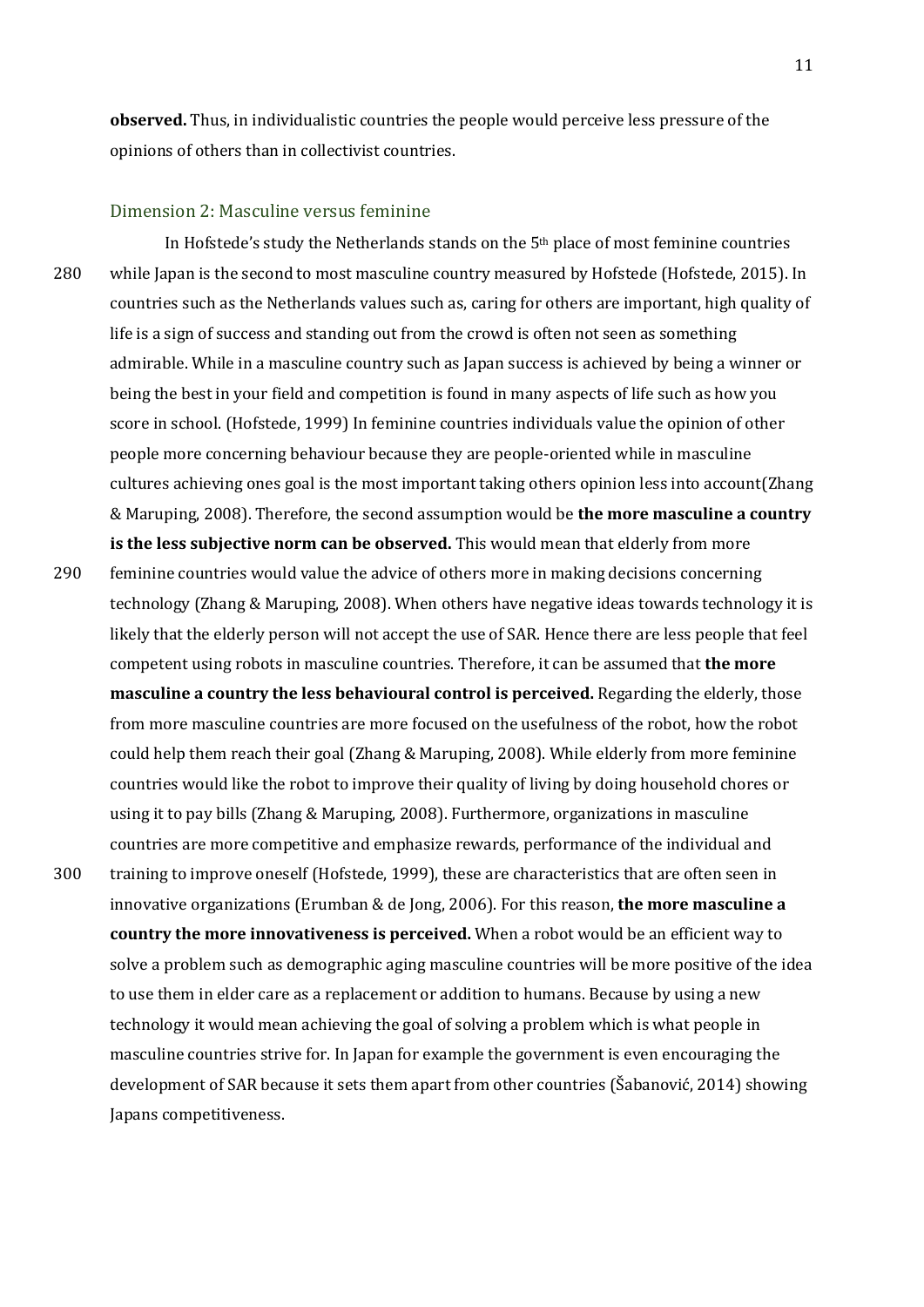#### 310 Dimension 3: Level of uncertainty avoidance

<span id="page-11-0"></span>Because of demographic changes new ways must be found to accommodate the rising number of elderly. As said previously robotics is an option besides employing foreigners to take care of the elderly. However, SAR is a technology that is still in its development stage and it is still uncertain what all effects on the society are, therefore one could say that **the higher the level of uncertainty avoidance the less innovative the culture is.**

Japan is one of the most uncertainty avoiding countries according to Hofstede's study with a score of 92 out 100. This could be the case because Japan often from earth quakes, tsunamis and other natural disasters. The Japanese have learned to be cautious and this has become part of all facets in the Japanese society. (Hofstede, 2015) People have the tendency to 320 be very thorough before making any kind of decision and any risk must be found out. Because of this change is very difficult to pull through in Japanese society (Hofstede, 2015). Thus, regarding SAR, the Japanese will be very careful before implementing it in elderly care. Especially not before they have thought through every risk SAR could pose to current society.

The Netherlands however scores 53 out of 100 of Hofstede's uncertainty index, which means that although we have a slight preference to avoid uncertainty. This can be best explained as citizens in countries with a high uncertainty avoidance will say*: 'What is different from normal, is dangerous' on the other hand those who live in countries with a low score on uncertainty avoidance will say: 'What is different from normal, is interesting' while in the Netherlands there we would say: 'What is different from normal, is strange'. (p. 152)* (Hofstede, 1999) We even have the

330 idiom in the Netherlands: 'Act normal, normal is already crazy enough'. For the acceptance towards SAR this could mean that the Dutch people will react sceptically towards robots and for this reason they will find the idea too farfetched and far removed from reality. Furthermore, in countries with a high uncertainty avoidance index tend to feel less competent in regards to the government and authorities (Hofstede, 1999). Most healthcare facilities are publicly owned and when the government takes the decision to use SAR in care facilities civilians could feel that they don't have a choice to accept them or not.

Therefore, it can be assumed **that the higher the level of uncertainty avoidance the less behavioural control is perceived.**

In table 1 the assumptions have been summarized to give an overview and show how 340 Japan and the Netherlands could be different.

12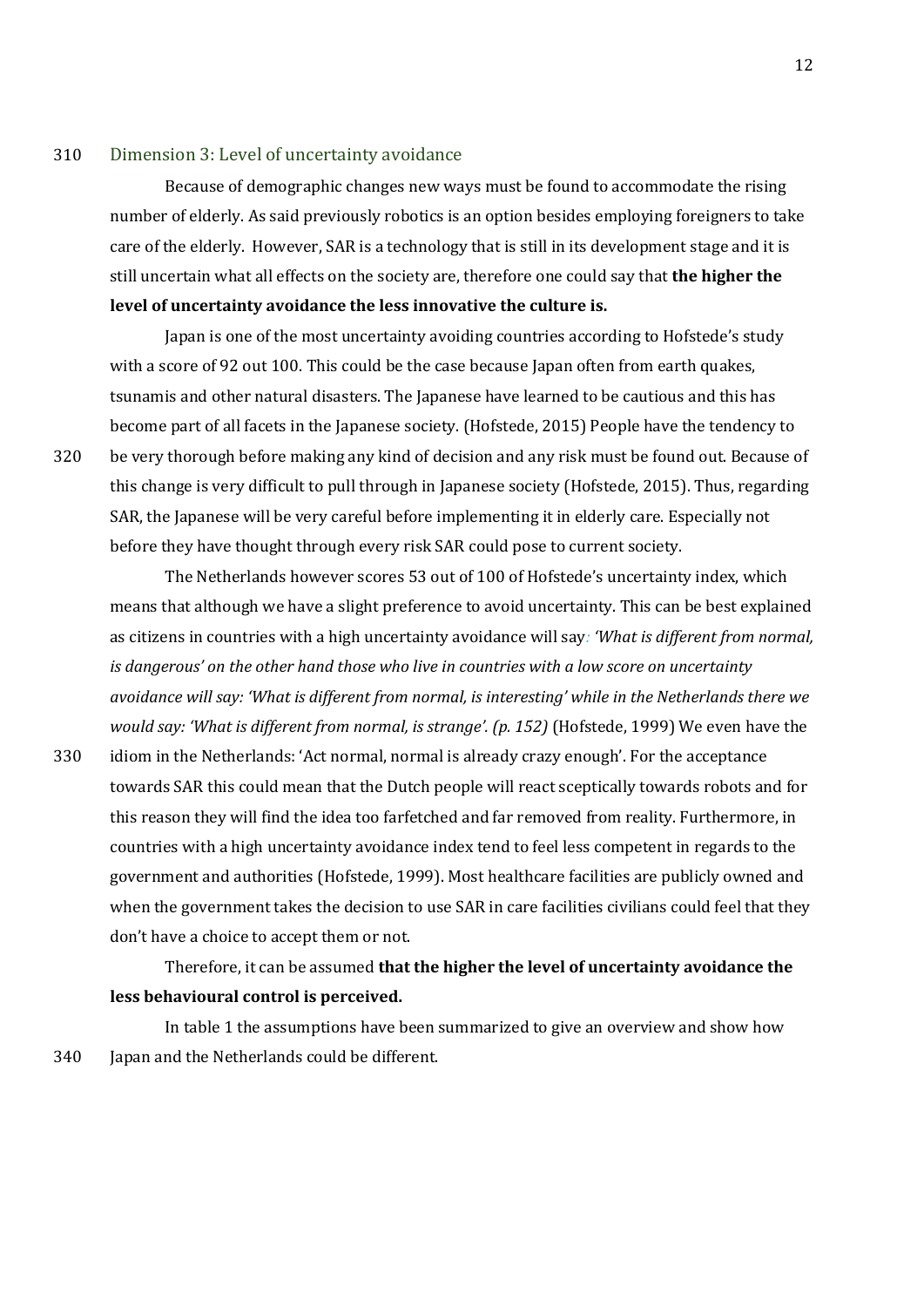*Table 1 Statements comparing Japan and the Netherlands*

| Japan                                      | <b>Netherlands</b>                           |
|--------------------------------------------|----------------------------------------------|
| Slight collectivism, high level subjective | Individualism, low level subjective norm     |
| norm                                       |                                              |
| Masculine, lower level subjective norm     | Feminine, higher level subjective norm       |
| <b>Masculine, lower level perceived</b>    | Feminine, higher level perceived behavioural |
| behavioural control                        | control                                      |
| Masculine, higher level innovativeness     | Feminine, lower level innovativeness         |
| High uncertainty avoidance, lower level    | Moderate uncertainty avoidance, higher level |
| perceived behavioural control              | perceived control                            |
| High uncertainty avoidance, lower level    | Moderate uncertainty avoidance, higher level |
| <i>innovativeness</i>                      | innovativeness                               |

Summarizing this causal path of assumptions, the level of individualism towards the level of subjective norm is negative and the level of masculinity on the level of subjective norm is also negative. The more a country is individual or masculine the less subjective norm is perceived. Secondly, the assumption between the level of masculinity and level of behavioural control is also negative, however the assumption between the level of masculinity and the level of innovativeness is positive. Meaning the higher a country scores on masculinity the more

350 innovative a culture is. The level of uncertainty avoidance is assumed to have a negative effect between the level of behavioural control and the level of innovativeness. Below a table shows a summary of the expectations for the two countries for all dimensions, all statements are in comparison with the other country. The assumptions in relation to the variables will look as follows:

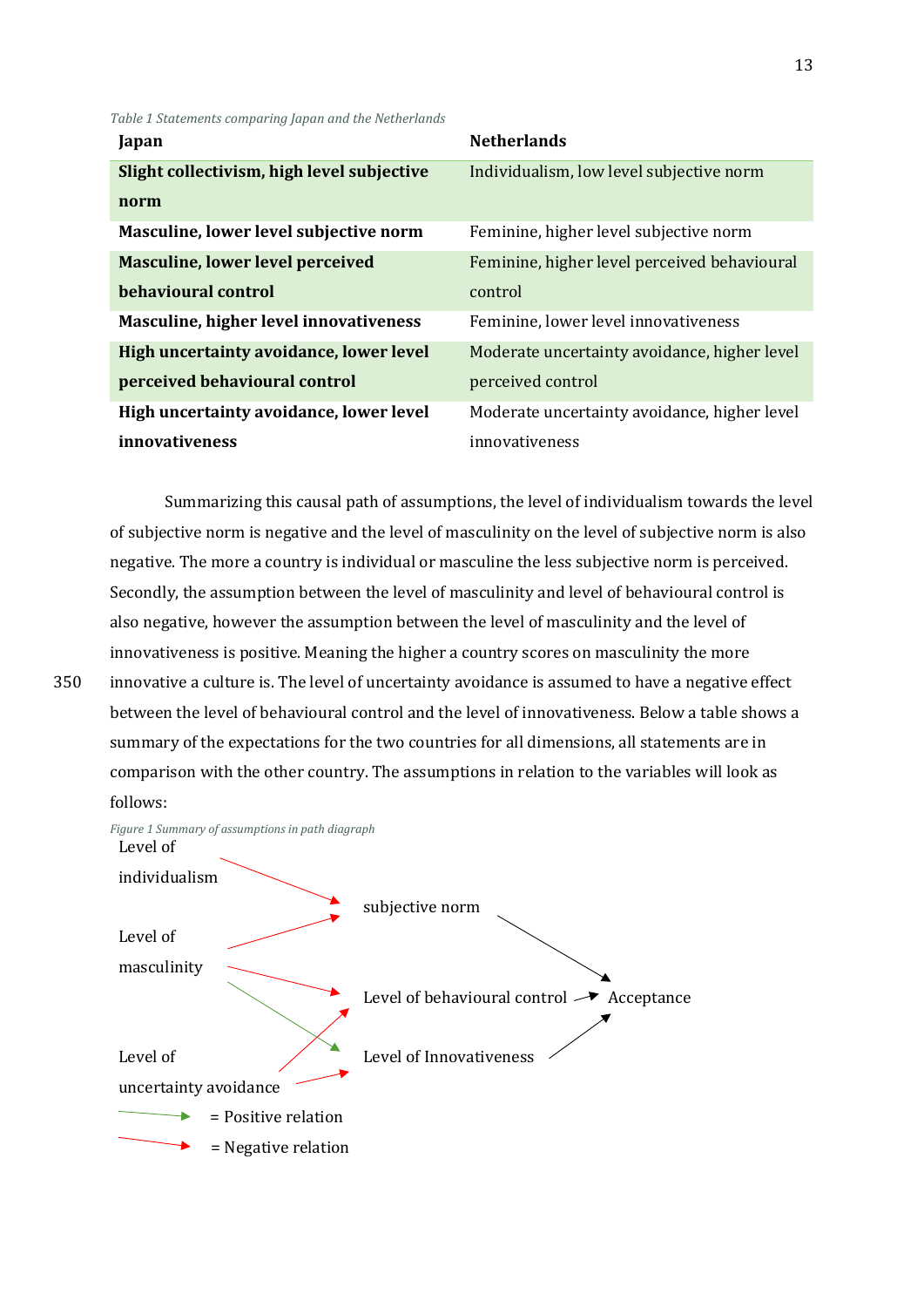## <span id="page-13-0"></span>Methodology

#### <span id="page-13-1"></span>Research design

To see whether the dimension of Hofstede could be a workable theory to explain the effect of culture on acceptance trough subjective norm, perceived behavioural control and 360 innovativeness, I have compared the two previous mentioned countries the Netherlands and Japan.

This main question of this thesis is an exploratory question, exploratory research is needed since the area of robotics is emerging quickly, however there is still little known about the cultural aspects. To study this phenomenon, I used the middle-range theory approach. This approach is used for theory construction when it is not possible to determine the overarching independent variable or to determine the essential feature of the phenomenon, but when it is possible and more efficient to only study a small part (Boudon et al., 1991). I want to understand how culture may be related to technology acceptance and how this differs in two countries. The findings of this thesis will hopefully lead to a working hypothesis that can be studied in future

370 research.

The approach that I have used is a case study design in which I systematically compare qualitative research that study the acceptance of the elderly on SAR in the case of the Netherlands and Japan, a comparative case study (Kaarbo & Beasley, 1999).

The first step I took was to find what the dependent variable consists of and what is important to keep in mind when looking at acceptance of SAR. In this section I will explain how I selected my cases and samples and provide an extensive table with the found data. In this section I will also explain why these cases can be compared and I will also keep in mind to have a sample that has variation in the values of the dependent variable. Fourth, I will construct a codebook to guide the collection of evidence and then I will code the articles. Sixth, I will look for 380 patterns within and across the articles and then try to explain them with the dimensions of Hofstede to come to a working hypothesis. (Kaarbo & Beasley, 1999)

<span id="page-13-2"></span>Data collection

The data that will be used for the independent variable culture factors will come from G.J. Hofstede and his book For the cultural dimensions theory of Geert Hofstede I will use his book *allemaal anders denkenden(1999)* which means everyone thinks differently in which he explains what cultural dimensions are and how they came to be with the results of his and IBM's research for 50-70 different countries. Every dimension uses an index which differs on scale. However, I will be using the 0 – 100 scale which G.J. Hofstede provides on his website to make 390 comparing easier. I will not be able to use every dimension to analyse the data and because not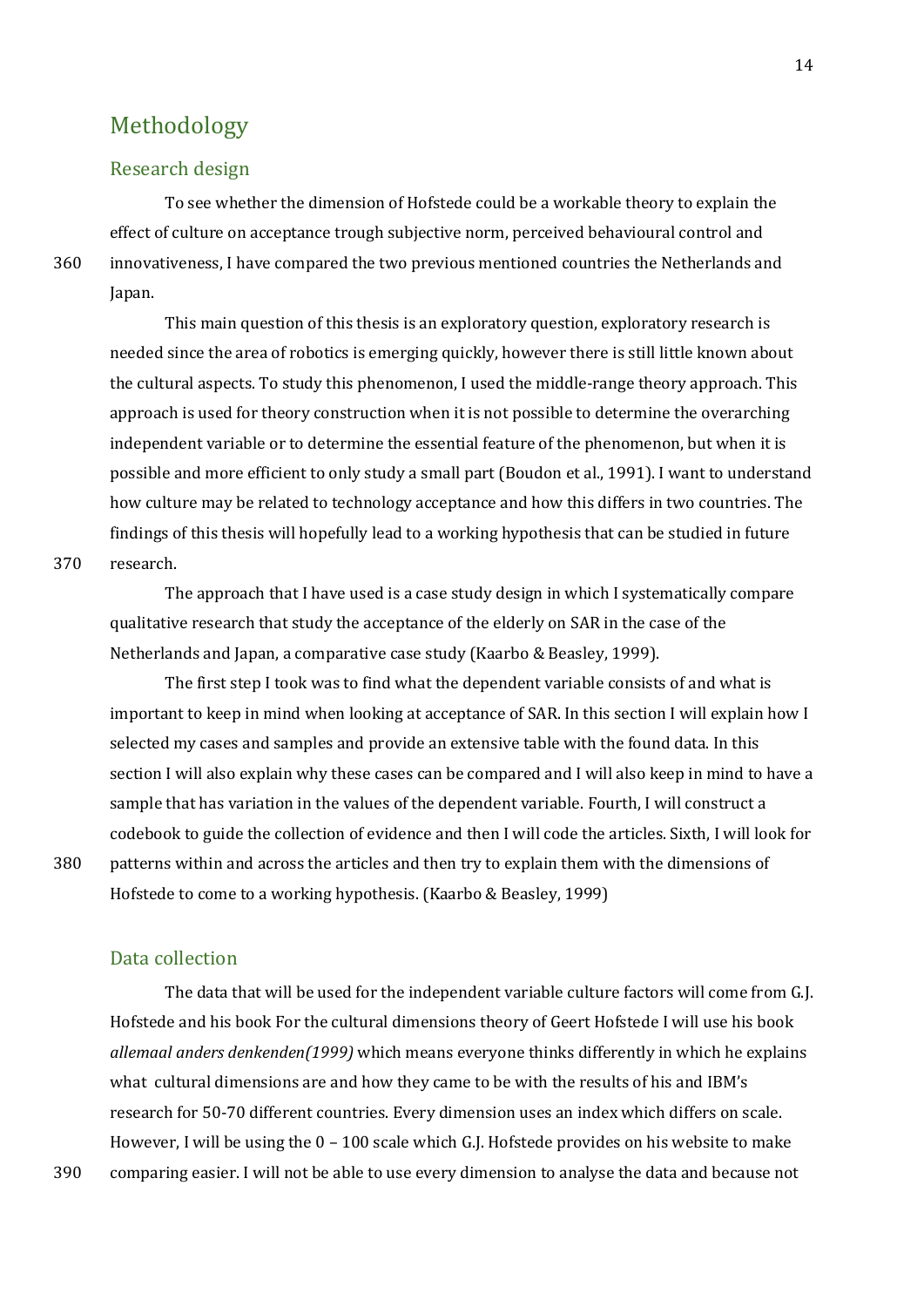every dimension can be related towards technology. In the theory section, it has been explained which dimensions I have used in the analysis.

More importantly, because this thesis will focus on the cultural aspect of the acceptation of SAR the data will not be focused on the middle segment of graph 1. The data cannot provide this information because I use existing qualitative studies and cannot ask the questions myself. What is more, the data is limited concerning technology acceptance as the data is not necessarily using the TAM or TPB. Therefore, the focus lies on finding signals of Hofstede's dimensions. However, in the analysis I will give possible answers to the assumptions that have been made in the theory regarding subjective norm, level of behavioural control and innovativeness.

400 In my thesis I have used existing qualitative studies. The articles should include samples of the Netherlands and Japan. My search strategy is as follows:

- I have used search terms for SAR: robots, zoomorphic robots, social robots, assistive robots, socially assistive robots and robotics in databases that will be mentioned in the data collection section Because the information can be limited I will also search with more general terms such as technology and artificial intelligence.
- I have used the search terms for SAR in combination with acceptance of elderly.
- I have used Japan or the Netherlands to define the search further by using the define country/territory option.
- An extra search term I will use is qualitative, interview or focus-group.
- 410 The articles included interviews or surveys in which they explain what the participants have said/chosen, either with statistical data or with quotations. Because the topic is relatively new I will limit my search to studies done between 2001 and 2016, which give me a span of 15 years.

The searching machines used were Scopus, Web of Knowledge, library of the University of Twente and Google Scholar. Furthermore, a lot of articles are found on SpringerLink in the International Journal of Social Robotics. The data is selected on the basis that they the articles should also mention where the subjects are from (a city or country) as to specify if they come from the Netherlands or Japan, include specific information about how Dutch or Japanese participants reacted and that the robot should be a SAR either a pet, service robot, communication, etc.

420 In this next section a summary of the articles that will be used as data is given. To give an overview of the articles the author, the mentioned country or countries, the type of robots and the sorts and number of participants are given.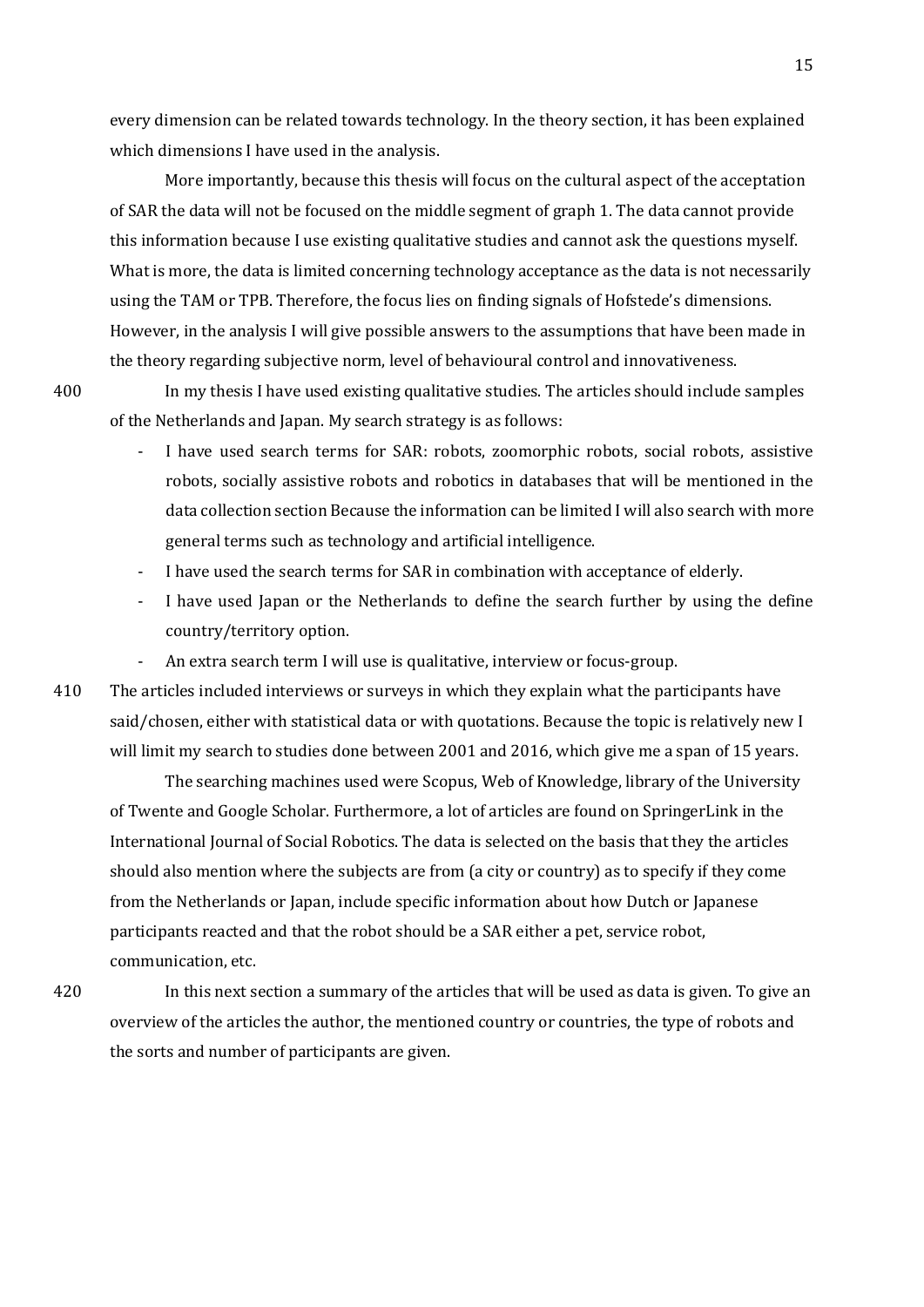*Table 2 Summary of data*

| <b>Author</b>              | <b>Country</b>               | <b>Type of robot</b>   | participants           |  |
|----------------------------|------------------------------|------------------------|------------------------|--|
| <b>Wada and Shibata</b>    | Japan                        | Seal robot Paro        | 12 elderly             |  |
| (2007)                     |                              |                        | participants           |  |
| Oida, Kanoh,               | Japan                        | Yorisoi ifbot          | 4 elderly participants |  |
| Inagaki, Konagaya,         |                              | <i>(communication)</i> |                        |  |
| and Kimura (2011)          |                              | robot)                 |                        |  |
| Iio, Shiomi, Kamei,        | Japan                        | <b>Fall Detection</b>  | 18 elderly and 9       |  |
| <b>Sharma, and Hagita</b>  |                              |                        | caregivers             |  |
| (2016)                     |                              |                        |                        |  |
| Shiomi, Iio, Kamei,        | Japan                        | Wheelchair robot       | 18 elderly             |  |
| <b>Sharma, and Hagita</b>  |                              |                        | participants           |  |
| (2015)                     |                              |                        |                        |  |
| Shibata et al. (2009)      | Japan (and United            | Seal robot Paro        | 785 from Japan of all  |  |
|                            | Kingdom, Sweden,             |                        | ages (survey)          |  |
|                            | Italy, South Korea,          |                        |                        |  |
|                            | <b>Bunei, United States)</b> |                        |                        |  |
| <b>Bedaf, Draper,</b>      | Netherlands (and             | Care-O-Bot             | 10 older persons, 11   |  |
| <b>Gelderblom, Sorell,</b> | France, United               |                        | informal caregivers    |  |
| and de Witte               | Kingdom)                     |                        | and 13 professional    |  |
| $(2016)$ ; Draper et       |                              |                        | caregivers as          |  |
| al. (2014)                 |                              |                        | participants from the  |  |
|                            |                              |                        | <b>Netherlands</b>     |  |
| Allouch et al.             | Netherlands                  | Zoomorphic robot (A    | 3 female elderly       |  |
| (2009)                     |                              | rabbit)                | participants           |  |
| M. Heerink, Kröse,         | Netherlands                  | I-Cat                  | 11 elderly             |  |
| <b>Wielinga, and Evers</b> |                              |                        | participants and       |  |
| (2006)                     |                              |                        | during the second      |  |
|                            |                              |                        | experiment 40          |  |
| <b>Marcel Heerink et</b>   | Netherlands                  | I-Cat                  | 40 elderly             |  |
| al. (2010)                 |                              |                        | participants           |  |

The data will be coded using a codebook following the method of a comparative case study (Kaarbo & Beasley, 1999). The codebook is based on the dimensions of Hofstede. To study 430 the data I will use the program ATLAS, in this way I can easily code and organize the data I find in the articles. By sorting the data according to the dimensions and sorted by the Netherlands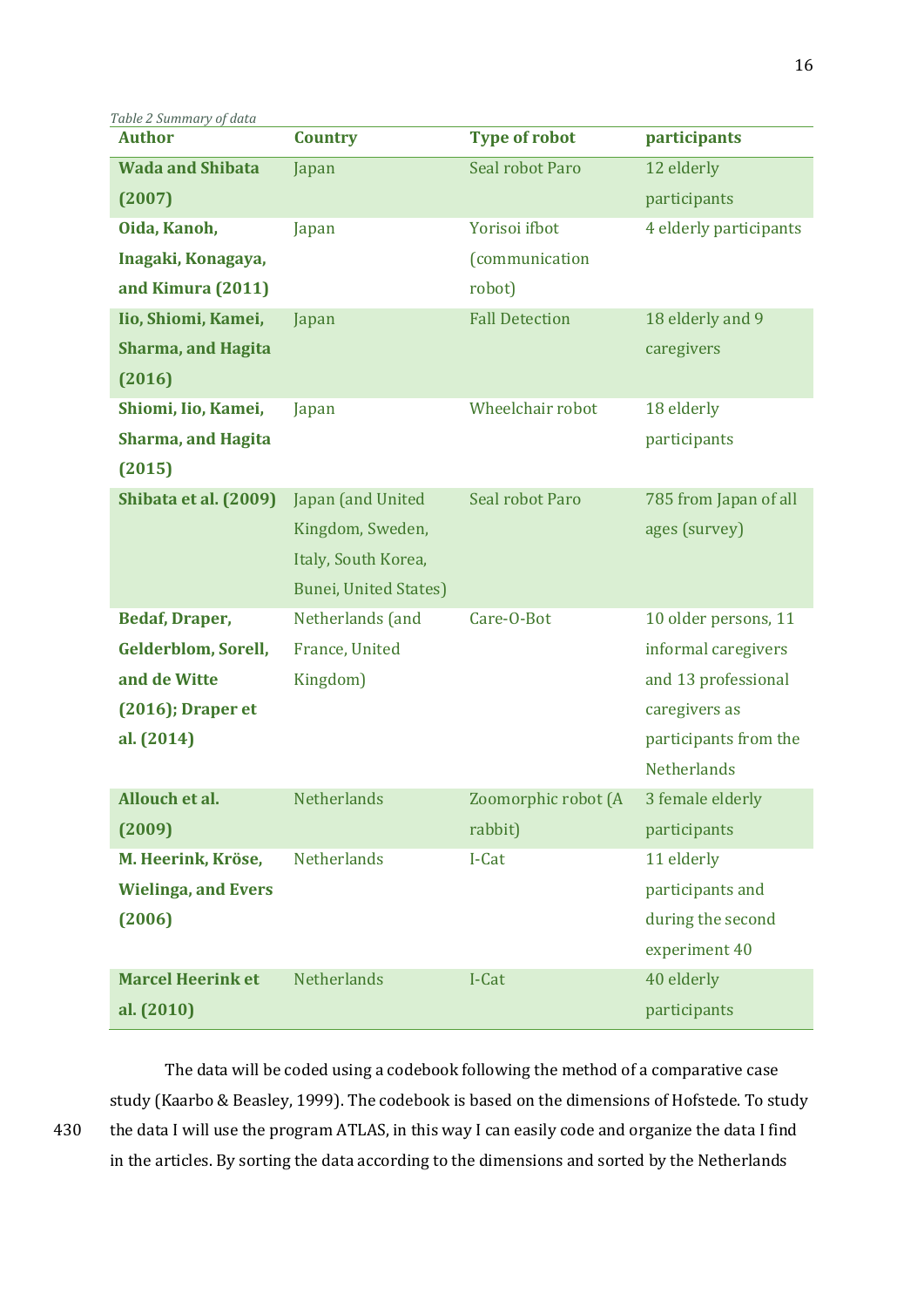and Japan I can easily compare the data. I will analyse and compare the data and apply the theory of Hofstede's cultural dimensions as a means to explain the differences and/or similarities. I will then try to come to a conclusion whether using the cultural dimensions were useful and whether culture is playing a role in acceptance of SAR by the elderly people. The codebook will be expanded when the first version of the codebook turns out during the data collection that it is not extensive enough. *The final version of the codebook is shown in appendix A.*

| Table 3 Codebook of dimensions<br><b>Dimension</b> | terms                                              |  |  |
|----------------------------------------------------|----------------------------------------------------|--|--|
| <b>Individualism</b>                               | Independent, "alone", "without help",              |  |  |
|                                                    | "my"/"mine", need for privacy, the use of 'I' a    |  |  |
|                                                    | lot, "I like", having a strong opinion, use of yes |  |  |
|                                                    | and no, unique, personalize, self-respect,         |  |  |
|                                                    | freedom                                            |  |  |
| Collectivism                                       | Using the robot together or with a group,          |  |  |
|                                                    | "others", "our", "it should be", no outspoken      |  |  |
|                                                    | opinion, embarrassed, family, equality,            |  |  |
|                                                    | tradition                                          |  |  |
| <b>Masculine</b>                                   | The robot should be female because of the          |  |  |
|                                                    | tasks, goal, efficient, well-built                 |  |  |
| <b>Feminine</b>                                    | The robot can be male of female it depends         |  |  |
|                                                    | on own preference, friend, conversation,           |  |  |
|                                                    | social                                             |  |  |
| <b>Uncertainty avoidance</b>                       | Risks, ethics, monitoring, dangerous,              |  |  |
|                                                    | rules/guidelines, future, precise, exact,          |  |  |
|                                                    | secure, competence                                 |  |  |

#### 440

#### <span id="page-16-0"></span>Limitations

The first potential threat is that there is still not a lot known and this subject is yet put out on the table. This means that I have built on general and broad theories of acceptance on technology and the cultural dimensions of Hofstede which are widely discussed. Secondly, I have used secondary sources that do not necessarily aim to describe cultural differences or use cultural dimensions to explain them. Thirdly, I must think about the internal validity, when the conclusion is that there is no difference between the Netherlands and Japan this does not directly mean that culture does not play a role on attitude on robotics. Moreover, any conclusions that I make are not yet to be generalized meaning that results would also count for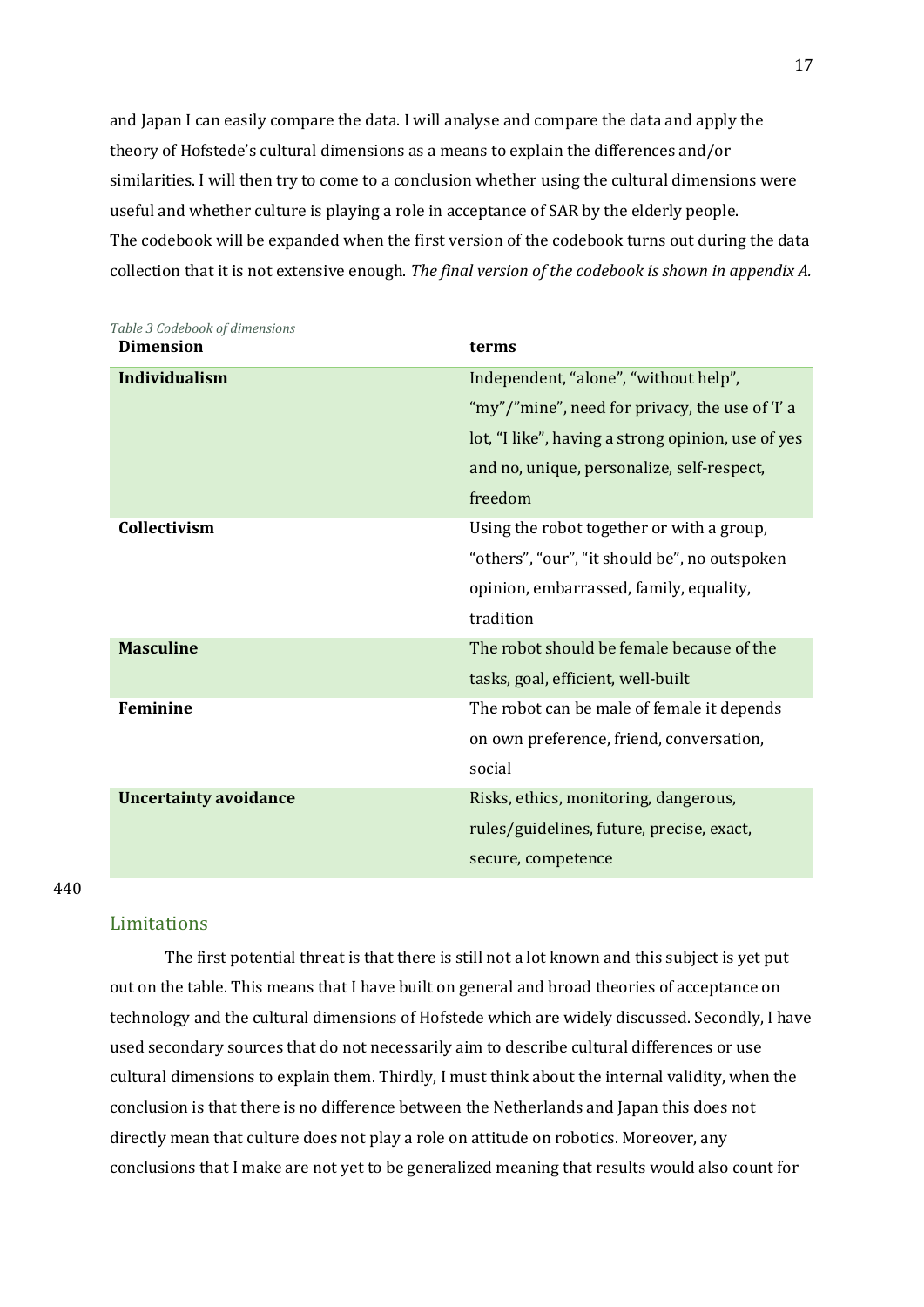450 two different countries, therefore to secure the external and internal validity more research on the effects of culture on the elderlies' attitudes on social robotics needs to be done.

With this said, articles which included interview transcript were hard to find, I found a few for the Netherlands and one for Japan. The studies from Japan are more diverse as data was hard to find, therefore the internal validity is at risk. However, all articles are focused on health care related robotics, have health care professionals and/or elderly included. All data is focused on technology in elderly care and the acceptance of the participants towards these technologies. Therefore, the two countries can still be compared. The first potential threat is that there is still not a lot known and this subject is yet put out on the table. This means that I will build on general and broad theories of acceptance on technology and the cultural dimensions of Hofstede 460 which are widely discussed. Secondly, I will have to use secondary sources that do not necessarily aim to describe cultural differences or use cultural dimensions to explain them. Thirdly, I have to think about the internal validity, when the conclusion is that there is no difference between the Netherlands and Japan this does not directly mean that culture does not play a role on attitude on robotics. Any conclusions that I make are not yet to be generalized meaning that results would also count for two different countries, therefore to secure the external and internal validity more research on the effects of culture on the elderlies' attitudes on social robotics needs to be done.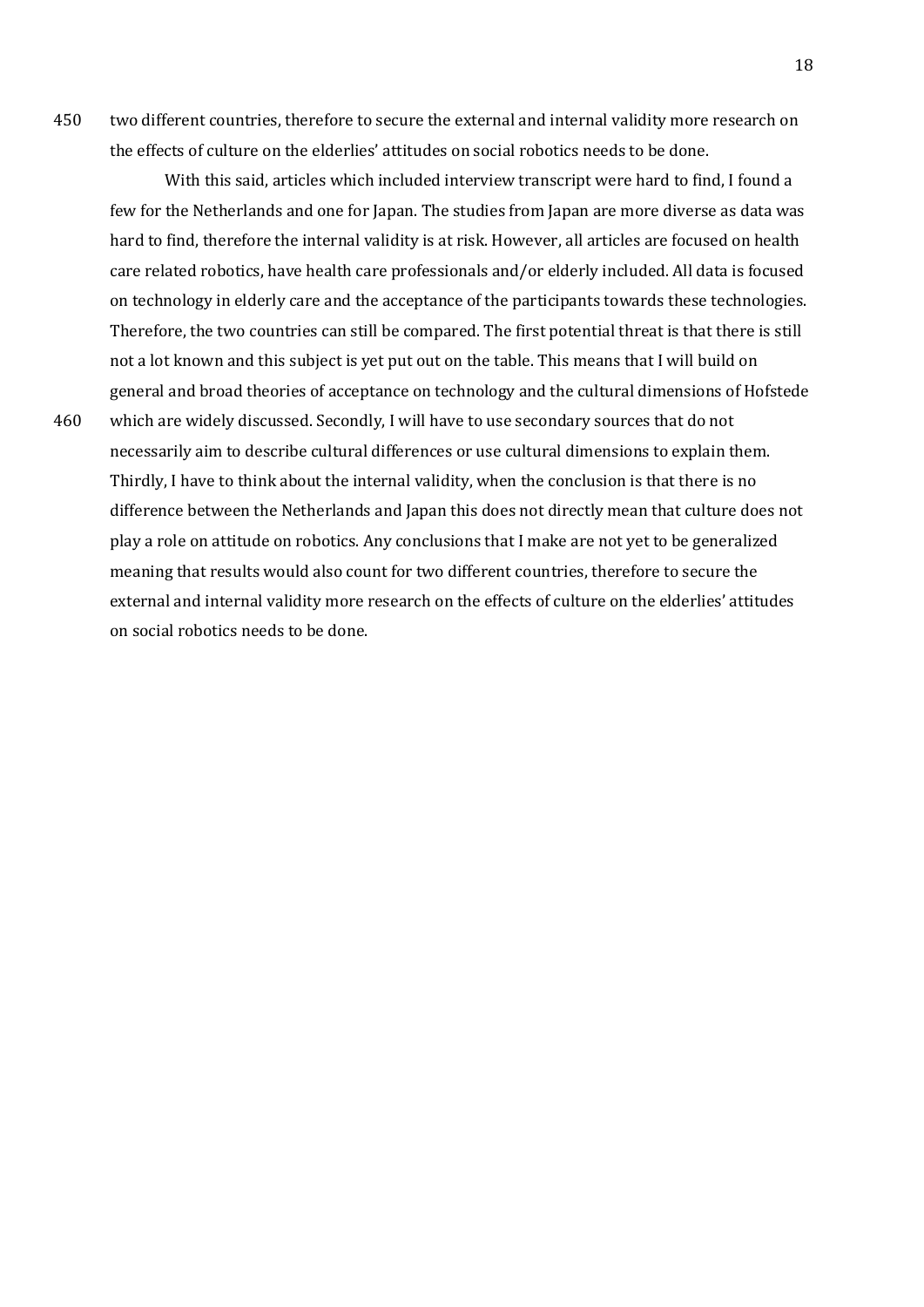## <span id="page-18-0"></span>Analysis

470 The main findings from the analysis are that individualism is very observable in the Dutch studies as show in table 3 and multiple dimensions are moderately present in the Japanese studies. Masculine and feminine characteristics were hard to obtain as not a lot of distinction was made between the comments of men and women., concerning effectiveness, goal achievement or quality of life. In the tables below the results of the analysis of the articles from Atlas.ti is shown. The tables show that quite some signals have been found. Not every finding will be discussed in the analysis.

| dimensions                    |                | articles / collectivism individualism level of | masculinity  | uncertainty<br>avoidance | <b>Totals</b>  |
|-------------------------------|----------------|------------------------------------------------|--------------|--------------------------|----------------|
| Shibata et al.<br>(2009)      | $\overline{1}$ | $\overline{0}$                                 | $\mathbf{1}$ | $\overline{0}$           | $\overline{2}$ |
| Oida et al.<br>(2011)         | $\overline{1}$ | $\overline{2}$                                 | 7            | 3                        | 13             |
| lio et al.<br>(2016)          | $-5$           | 5                                              | 3            | 9                        | 22             |
| Shiomi et al.<br>(2015)       | <sup>2</sup>   | $\theta$                                       | $\mathbf{1}$ | $\mathbf{1}$             | $\overline{4}$ |
| Wada and<br>Shibata<br>(2007) | $\overline{5}$ | $\overline{1}$                                 | $\mathbf{1}$ | $\overline{0}$           | 7              |
| <b>Total</b>                  | 14             | 8                                              | 13           | 13                       |                |

*Table 4 Japanese articles findings summary*

*Table 5 Dutch articles findings summary*

| Article/dimension collectivism individualism level of |                |                | masculinity  | uncertainty<br>avoidance | <b>Totals</b>  |
|-------------------------------------------------------|----------------|----------------|--------------|--------------------------|----------------|
| Marcel Heerink et 1<br>al. (2013)                     |                | $\overline{0}$ | $\mathbf{1}$ | $\overline{2}$           | $\overline{4}$ |
| Allouch et al.<br>(2009)                              | $\overline{0}$ | 6              | 8            | $\theta$                 | 14             |
| Bedaf et al. (2016)                                   | $\theta$       | 22             | 8            | 3                        | 33             |
| M. Heerink et al.<br>(2006)                           | $\theta$       | 1              | 3            | $\theta$                 | 4              |
| <b>Total</b>                                          | $\mathbf{1}$   | 29             | 20           | 5                        |                |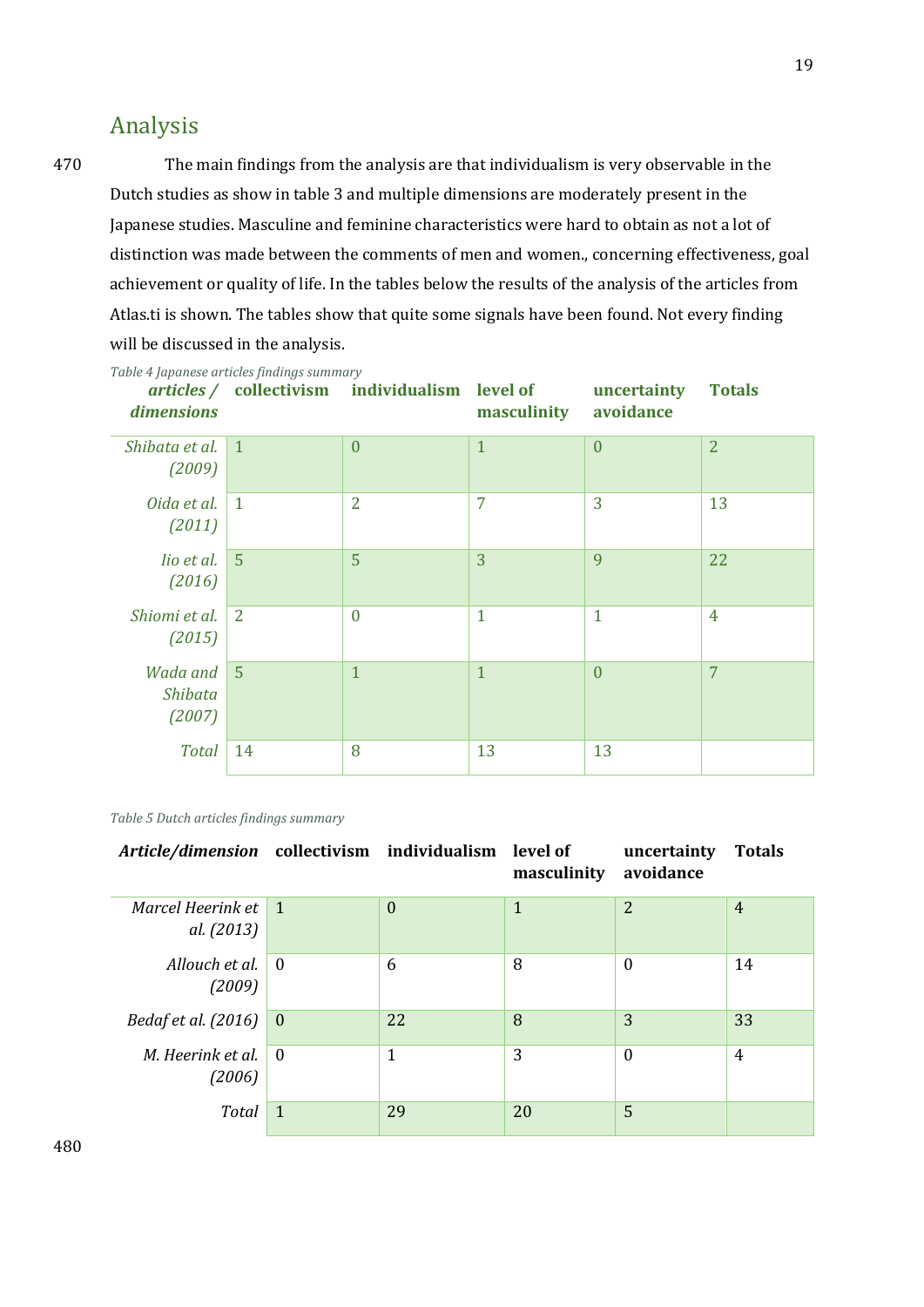#### <span id="page-19-0"></span>**Culture**

<span id="page-19-1"></span>Dimension 1: Individualism versus collectivism

The first dimension tackled the assumption that in the Dutch articles signals of individualism should be found and for Japan collectivist signals should appear. It was easy to find characteristics of individualism in the Dutch articles; however, it was harder to divine whether things that were said fitted the collectivism dimension for Japan.

In the study by *Bedaf et al. (2016)* elderly participants in the Netherlands mentioned that the robot should not interfere to much in their lives and that reminders should only be given when appropriate. One of the participants said: "But if it is programmed to push you every 30 minutes 490 and you're watching a thrilling movie. You don't want to get up and then it stands next to your chair: You have to get up, you have to walk." (P. 414)(Bedaf et al., 2016) Furthermore, when the interviewer asked: "So the role of the robot should be more passive? Something that gives reminders but no orders. An inferior." (p. 414) The participant answered yes.(Bedaf et al., 2016) In the Japanese studies the role of the robot was not discussed.

Furthermore, autonomy of the user was found to be important to the participants, the fact that the robot should behave as the user wants and not the other way around (Bedaf et al., 2016)*.* One participant to prove this said: "I'm also such a person, so I can tell you that I don't always do what they tell me to do" (p. 413). Another sign of individualism is that if the robot would try to change the elderlies' behaviour it would not be accepted, such as stop smoking. One 500 of the informal care givers shared her experience that elderly can be stubborn and that this would be the same if the robot would tell them to change their behaviour: "I think these older people they will not go with the robot, really! From the experience with my father... He would not say something like: Ok, I will walk. More like: Switch that device off!" (p. 415). (Bedaf et al., 2016) Autonomy of the individual regarding the robot was only mentioned once by a caregiver.

However, in the study done by Marcel Heerink et al. (2013) a Dutch caregiver mentioned that the family of the elderly may react negatively and be reluctant seeing their parents "play" with stuffed animals and may see it as humiliating or even insulting towards their parents. This comment could shows a collectivistic characteristic because shame and humiliation is a terrible event in such countries while individualistic countries would focus more on feelings of guilt

510 (Hofstede, 1999). This is a little weird because the Netherlands is one of the most individualistic countries according to Hofstede (1999), hence there should be another cause for this kind of reaction, such as our Calvinistic Protestantism. Yet, nothing regarding shame was mentioned in Japan while Japan is more collectivistic and a country following Confucius where saving "face" is really important(Hofstede, n.d.).

In the Japanese studies autonomy was not mentioned a lot as mentioned previously. One caregiver did say: "Even though the system is very useful and convenient, we cannot employ the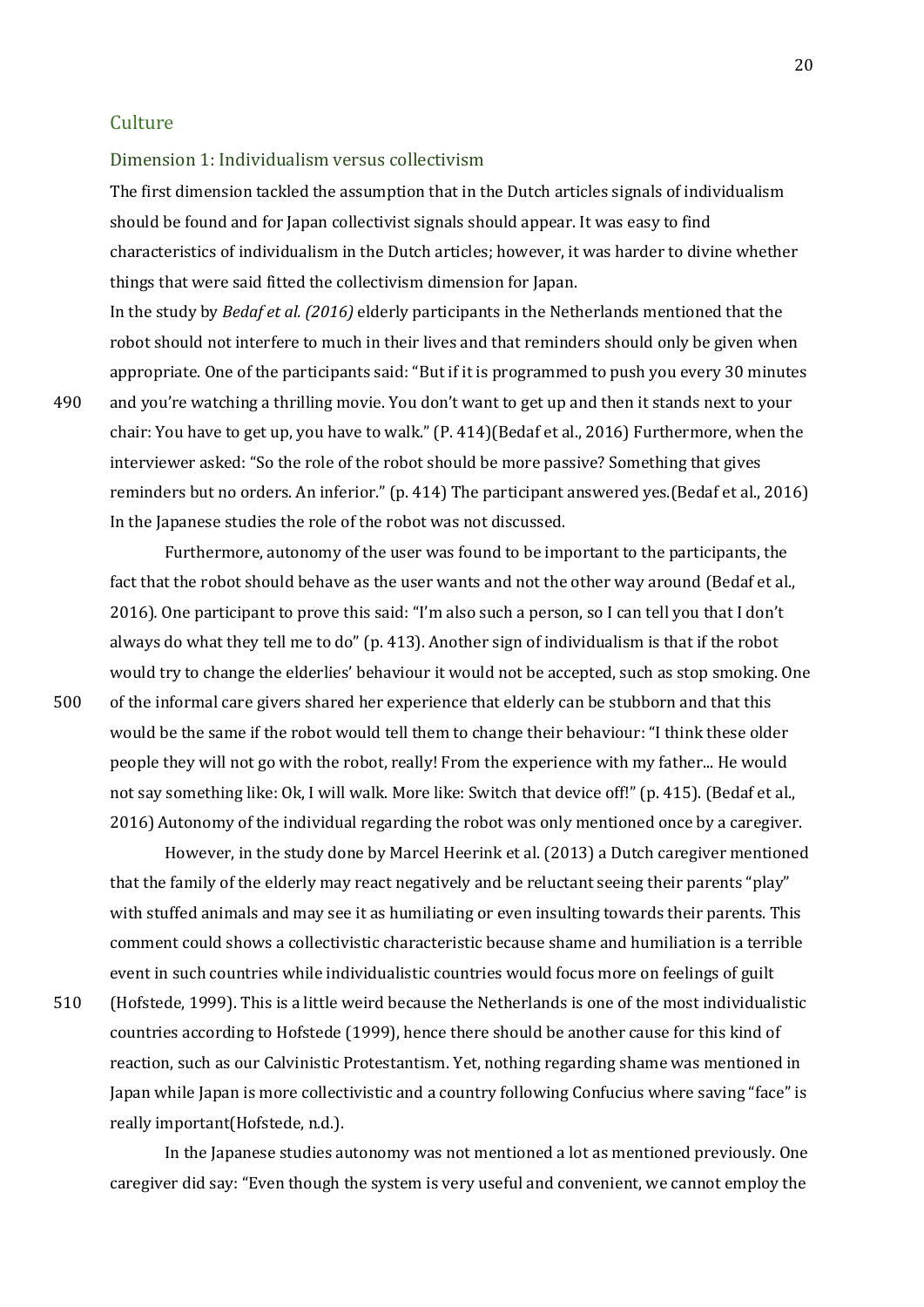system unless guests prefer and have the intention to use it." (p. 193) (Iio et al., 2016)*.*Which could be a sign of intended autonomy however nothing regards this topic was mentioned by the seniors. The possibility of reminders was not applicable. However in regards to the study of *Iio* 

- 520 *et al. (2016)* concerning a fall system it was often mentioned that participants did not want to bother or create extra work for the caregivers. One of the participants said: "The system repeats its alerts even in save situations, which causes too much trouble for the caregivers." (p.202) one of the caregivers also confirmed this sentiment among the seniors: "Some seniors avoid the sensor when getting out of bed. She knows that we will come if she steps on it. She wants to avoid troubling us; so avoids it."(p.192). (Iio et al., 2016) Also In Iio et al. (2016) it was mentioned that the elderly were not only 'worried about their own safety but also the mental and physical well-being of the caregivers'. This could be a sign of collectivism, thinking more about others than one's own benefits. On the one side this could mean loyalty to the group or just their social nature or even something completely unrelated to the dimensions. Moreover,
- 530 the elderly have not expressed their worry for the caregivers in the Dutch studies. Another possible collectivistic sign in the study by *Wada* of Japanese elderly which was not observed in the Dutch studies was that one elderly lady refused to use Paro in the community room because she has a dialect and was afraid to be negatively treated by the others, she said: "It is safer to keep to oneself than talk to the others… because women suddenly make fish-fights"(p.978). (Wada & Shibata, 2007) These two things show that the Japanese take others very much into account and avoid any possible conflict which is a characteristic of collectivism. In the Dutch studies a comparable sign was not present. Other collectivistic characteristics or individualistic characteristics were hard to find in the Japanese studies.

#### 540 Dimension 2: Masculine versus feminine

<span id="page-20-0"></span>One way of recognizing the level of masculinity is the differentiation between men and women and their opinions regarding the robots. The only Dutch study that specified the gender of the participants was by Allouch et al. (2009) where there were only 3 female participants. However, gender was specified in the Japanese studies, however quotes were mostly anonymized and differences weren't mentioned. One comment from a Japanese male participant towards Paro was: "I'm too old to be relaxed by (playing with) such a thing" (p.976) (Wada & Shibata, 2007).The same participant avoided contact with female inhabitants to avoid misconceptions about his behaviour. Both actions could mean that Paro was associated with female behaviour so the male participant did not want to interact with it, which is a sign of a masculine country,

550 however because it was only one male participant this cannot be concluded. Another observation that was made in de study by Oida et al. (2011) was that patients got frustrated when the robot did not work correctly: " The subject felt provoked if there was no response,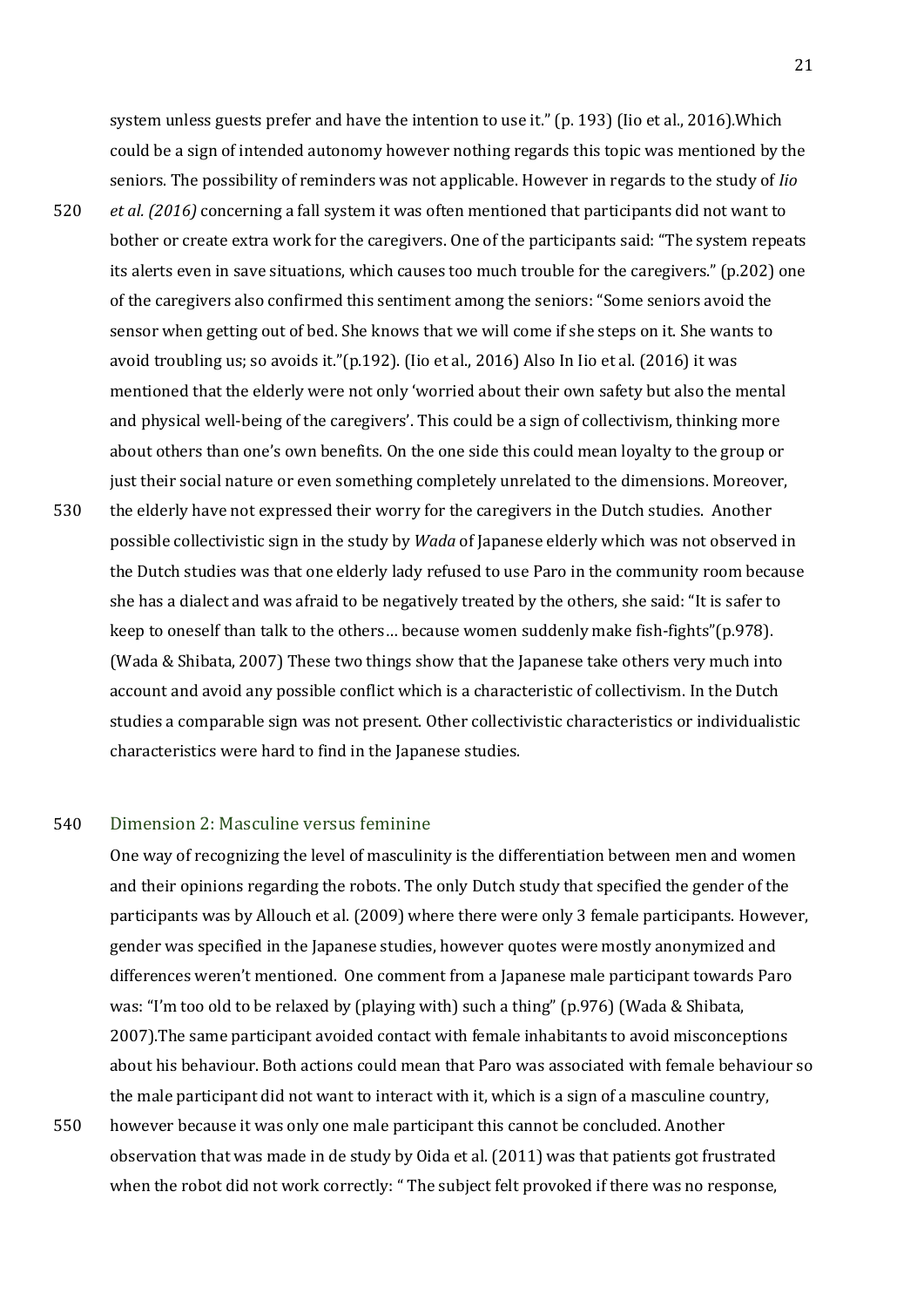malfunction on part of the robot caused bewilderment". Not reaching the goal effectively and getting annoyed by this would be a characteristic of a masculine country, however inhabitant of female cultures could also be annoyed by malfunctioning of a product. Feminine attributes could be found in the Japanese studies, reactions such as naming the robot: "See you, Shi-shi maru" and reactions such as "Watch the house please" and "I'm back! Were you a good boy?" (p. 997) (Wada & Shibata, 2007).Yet, all these reactions came from female participants and the only male reaction from the same study was mentioned above, that he was too old to play with such a 560 thing. This could show the separation of roles between the female and male participants, which is a masculine cultural trait.

In the Netherlands, however there was not a lot of difference to be observed between men and women, yet no distinction was being made and often there were only female participants. This could be because the Netherlands has a feminine culture. The only difference was found in the study by M. Heerink et al. (2006) where men wanted to know how the service robot worked and women "would not want any technology that would help them too much in doing and remembering things"(p.40) (M. Heerink et al., 2006) which actually suggest more individualistic characteristics than feminine. However, both genders had the same sort of demands for the robot "They demanded it to make coffee, they informed about its wellbeing and 570 one participant even told he would love to have a swimming pool in the new building for his eldercare institution, hoping it could talk to the management about it" (p.40)(Marcel Heerink et al., 2013). In addition, in the study by Allouch et al. (2009) the participants wished that the robot would have been able to "answer some questions once in a while" (p.6). All these demands and the equality between men and women suggest an improvement in the quality of life of the elderly which is a feminine cultural characteristic. As opposed to the Japanese subjects that tended to talk a lot to the robot and give it names, only one participant in the study by Allouch et al. (2009) gave the robot a name which was Harvey. Other participants waved goodbye to the robot when they left and all of them tended to talk to the robot or mimicked it when it asked a question (Allouch et al., 2009)*.* Furthermore, Japanese participant became annoyed or provoked 580 when the robot did not work (Oida et al., 2011), however in the Dutch study by Allouch et al. (2009) the participants just ignored the fact that they did not know how to use the robot correctly. However, in the study of the Japanese case the participants were less mentally healthy *(Oida et al., 2011).*

#### <span id="page-21-0"></span>Dimension 3: Uncertainty avoidance

The index score on Uncertainty avoidance leaned for both countries to a higher tendency to avoid uncertainty, however Japan much more so than the Netherlands. Nevertheless, both countries showed ways they would avoid uncertainty. For the Netherlands it was mentioned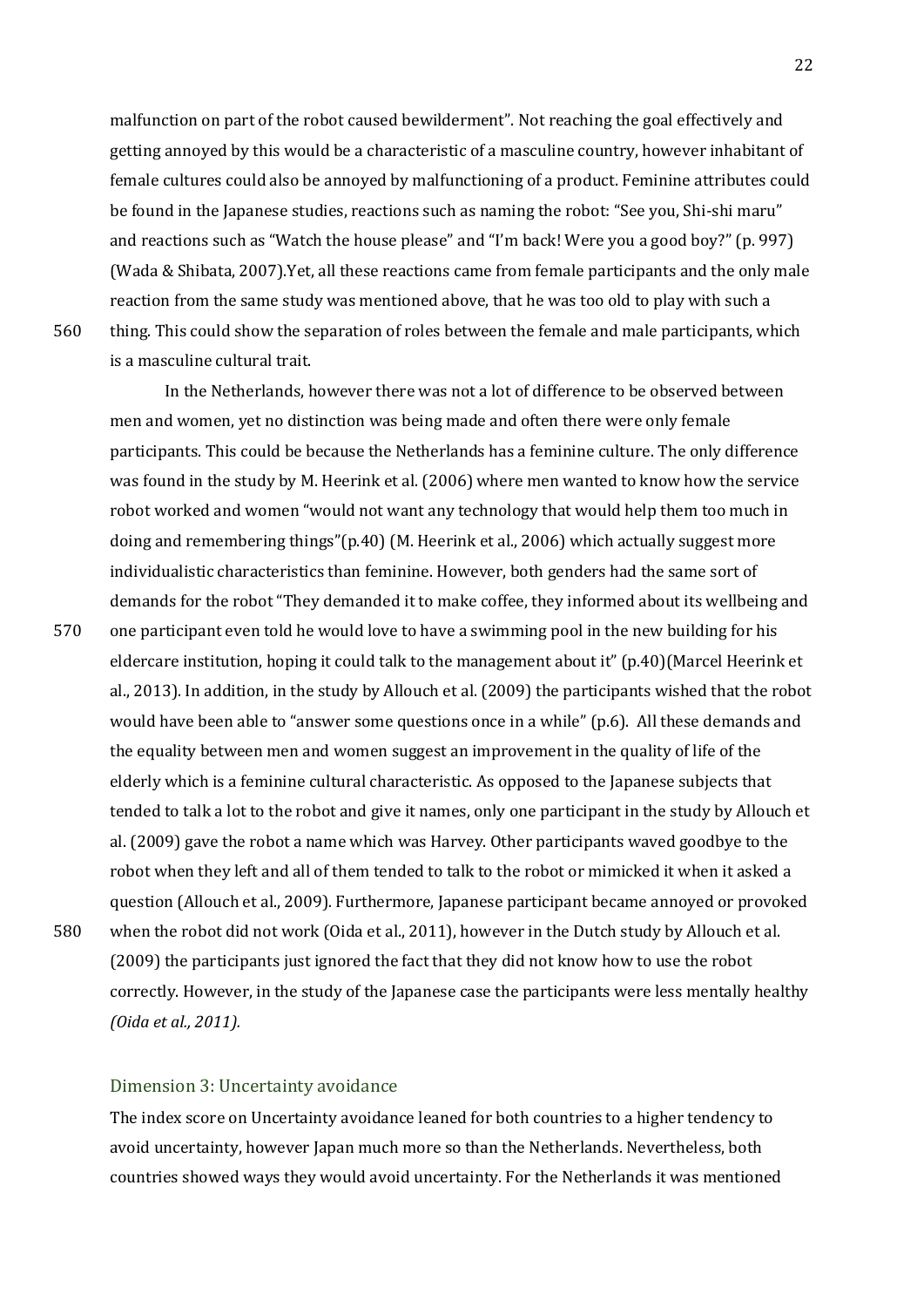that there should be guidelines for when unexpected reactions occur (Marcel Heerink et al.,

590 2013), also the guidelines needed to include that the elderly themselves must agree with having a robot in their homes and that autonomy of the elderly should be guaranteed (Bedaf et al., 2016).

For the Netherlands privacy was an important issue, however when it concerned sharing health data it was seen as a necessary, the interviewer asked: "And concerning the data the carer could get from the robot, isn't it personal?" the senior answered: "No, home carers do the same" (p.416). (Bedaf et al., 2016)

This difference could be explained by the interplay between the uncertainty avoidance and masculine versus feminine dimensions. Masculine dimensions with a strong tendency to avoid uncertainty will prefer security above privacy while in feminine countries social needs are 600 put above privacy (Hofstede, 1999). This can be observed in Japan, a country with a high level of uncertainty avoidance and a high score on masculinity.

In the Japanese studies uncertainty avoidance was not shown by the need for guidelines as in the Netherlands but security was put slightly above privacy by seniors and caregivers. Regarding Japan in the study of Iio et al. (2016) that concerned a fall detection system a majority of the elderly participants mentioned that they felt more safe knowing that someone was watching all the time and they didn't mind having less privacy. For example, One of the elderly participant said: "actually privacy is important but monitoring care is the best for those who live in a nursing home"(p. 202) (Iio et al., 2016). On the other hand some participants had more trouble with being monitored all the time this is best summarized by what another elderly

610 participant said: "Monitoring makes me secure but discomfort as well"(p. 202)(Iio et al., 2016). Some participant, however, even suggested: "the data should be saved. I want the caregivers to use the data to tell doctors about falls".

#### <span id="page-22-0"></span>Technology acceptance

Besides the observations from the analysis concerning the presence of Hofstede's dimensions, assumptions were made in the theory section regarding the connection of these dimensions with the acceptance of SAR. Some useful theories to asses to what extent people accept new technologies were discussed such as the theory of planned behaviour, the technology acceptance model and others. In this thesis, a connection was made between the dimensions of 620 Hofstede and Ajzen's theory of planned behaviour, the level of individualism and masculinity towards subjective norm, the level of masculinity and uncertainty avoidance towards perceived behavioural control, and level of uncertainty avoidance towards the level of innovativeness.

The level of individualism was expected have a positive relationship on subjective norm and the level of masculinity a negative effect on subjective norm. As said in the book of Hofstede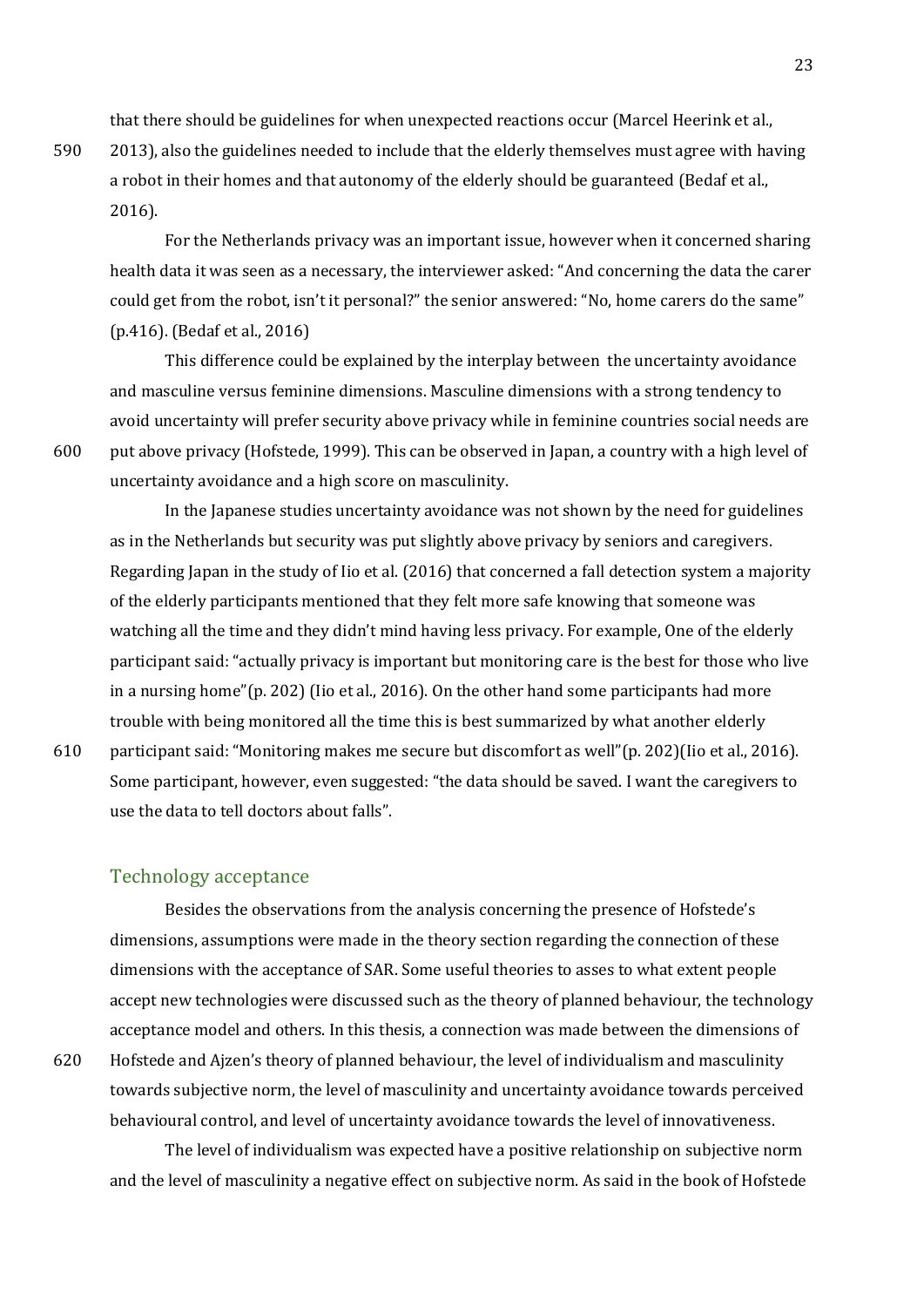(1999) values are at the core of culture and are hard to notice if you do not specifically ask about them. This was also why it is hard to connect the observations to the level of subjective norm, the extent to which others opinions matter and the strictness of the norms. Nothing specifically was said in the studies of either countries. However, two things were mentioned. Firstly, the Dutch caregivers who said that family members would feel embarrassed to see their parents 630 play with a toy (Marcel Heerink et al., 2013) and secondly the Japanese elderly women who said she didn't want to interact with Paro because her rural accent might be discovered by the other inhabitants of the elderly home (Wada & Shibata, 2007). These two things show that collectivism could increase subjective norm which when negative emotions are associated make it harder for people to accept SAR. On the other hand, nothing was said to show that individualism would

The level of perceived behavioural control could be slightly observed. In the Japanese case, no problems were observed in terms of difficulty using the robot. One male participant however did not want to interact with the seal robot Paro because he thought he was to old and did not want to connect with female participants to avoid misconceptions (Wada & Shibata,

640 2007). In the Dutch case participants of the study by Allouch et al. (2009) did not enjoy using the robots because it was difficult to use and the limited conversational options. In the study by Bedaf et al. (2016) participants made clear that they would only accept a robot if they could have control over it in some way, this was less possible when they had less knowledge about using technology. Furthermore, if the robot would increase the individuals' autonomy over their lives the robot became less acceptable, the robot should not remind the senior or help with household activities too much (Bedaf et al., 2016; M. Heerink et al., 2006). This shows that when the Dutch elderly would be forced to have less control over their behaviour they would like the robot less. However, the latter shows that the level of individuals could have an effect on perceived behavioural control, the level of masculinity having an effect cannot be concluded on the single 650 male comment of the Japanese studies or the lack of experience with technology in the Dutch case. Other factors are probably at play regarding perceived behavioural control than just culture.

Lastly, the level of innovativeness was assumed to be influenced by the level of uncertainty avoidance in a negative manner and a positive correlation between level of masculinity and innovativeness. However, in the Japanese studies nothing was found that suggests innovative behaviour. In the Dutch cases, where a participant tried to fool the robot by taking another key to leave the home (Allouch et al., 2009) and wanting to know more how the robot was made (M. Heerink et al., 2006), could suggest innovative behaviour. Because there was no connection found between masculinity and innovativeness this assumption cannot be 660 confirmed. The case of uncertainty avoidance and innovativeness is a two-edged sword. On the

have a positive effect.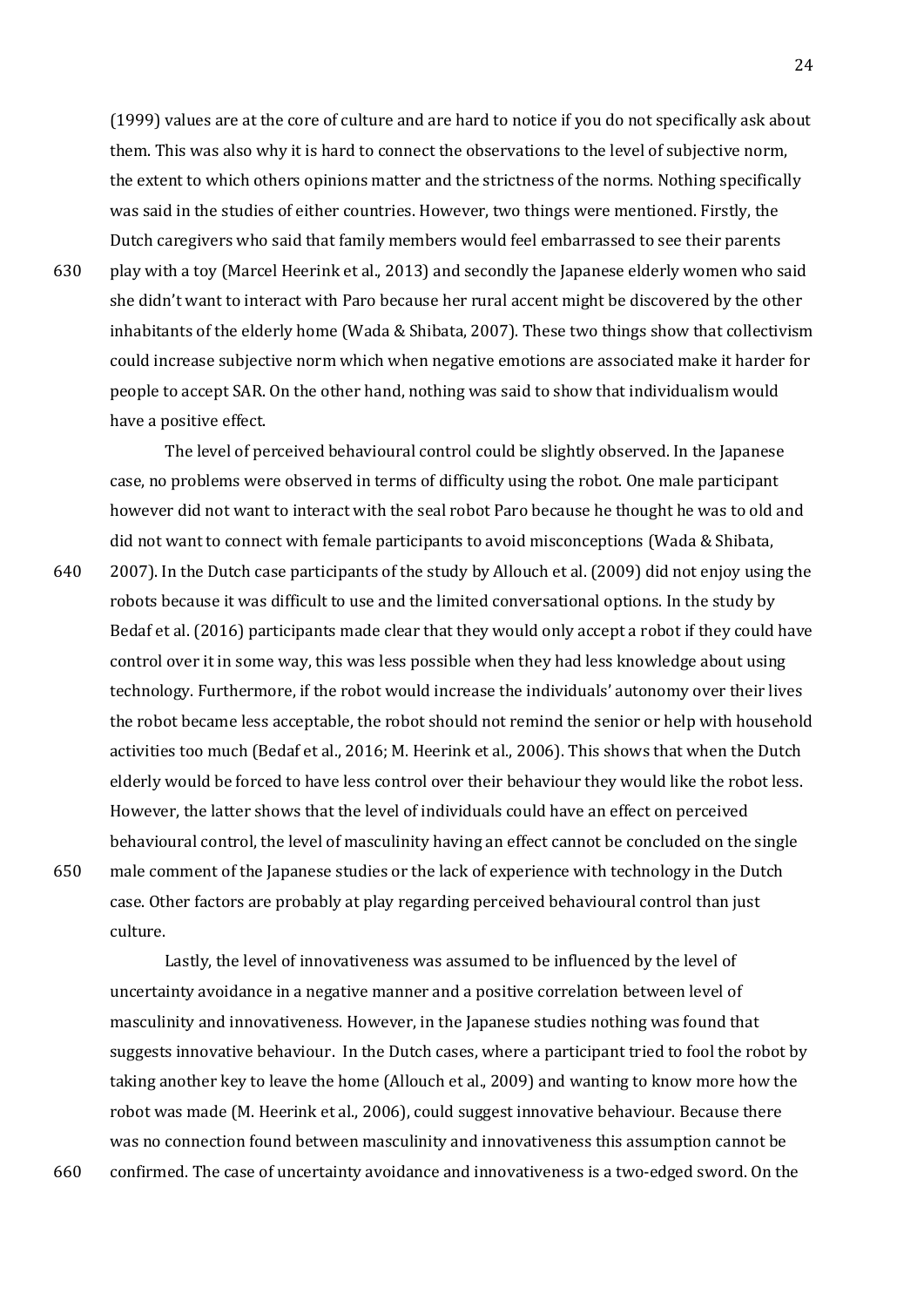one side technology has always been a tool to avoid uncertain situations and create possibilities for men to rule over nature, technology has been used in the same line as laws and religion according to Hofstede (1999). On the other hand, because of the same reason people have begun to fear new technologies because it is hard to find a new job. Therefore, people will feel their future becomes uncertain when new technology is introduced. New technology will be continuously developed by uncertainty avoiding countries to tackle the uncertainty of nature, however in the same countries this tendency will withhold them from implementing these new technologies until all uncertainty has been cleared. Therefore, it can be assumed that these countries could be in the late majority or laggards of innovators, nevertheless they could be the 670 first ones to think of new innovations.

## <span id="page-24-0"></span>Conclusion

In this thesis, I have tried to look at SAR through the lenses of culture. Trying to find signals of the dimensions of Hofstede and now being able to conclude that some have been found. After that I looked back at the assumptions that were made in the theory section that connected the dimensions of Hofstede to the theory of planned behaviour and the level of innovativeness. One question remains: H*ow do cultural factors influence the acceptance of elderly people towards social assertive robotics in the Netherlands and Japan?* Thus, how are Hofstede's dimensions related to acceptance and what cultural dimensions make it harder or easier for SAR 680 to be accepted?

First of all, the analysis showed that there are differences in the reactions on certain robots between different countries. In the Dutch studies a lot was found that showed individualism and on first sight it could be that individualism may have a negative effect to the acceptance of SAR. The elderly seemed to only approve of a machine if it did not interfere with their daily lives to much and wanted to be able to have control over the machine. On the other hand, what was not shown in the Dutch studies is that robots can actually make it possible for the elderly to live independently for a longer time (Feil-Seifer et al., 2005). If the government wants to stimulate acceptance of SAR by the public in an individualistic country, the aspect of being able to live longer in your own house and not needing help of others for daily things 690 should be promoted.

On the other hand, Japan shows that collectivism can have a positive effect on the acceptance of SAR if society is positive towards these robots. In the Japanese study concerning Paro it was observed that when the inhabitants saw others playing with Paro they would also feel happy and saw Paro as a necessary thing (Wada & Shibata, 2007). Therefore, In countries with a collective culture it could be important for the government and important organizations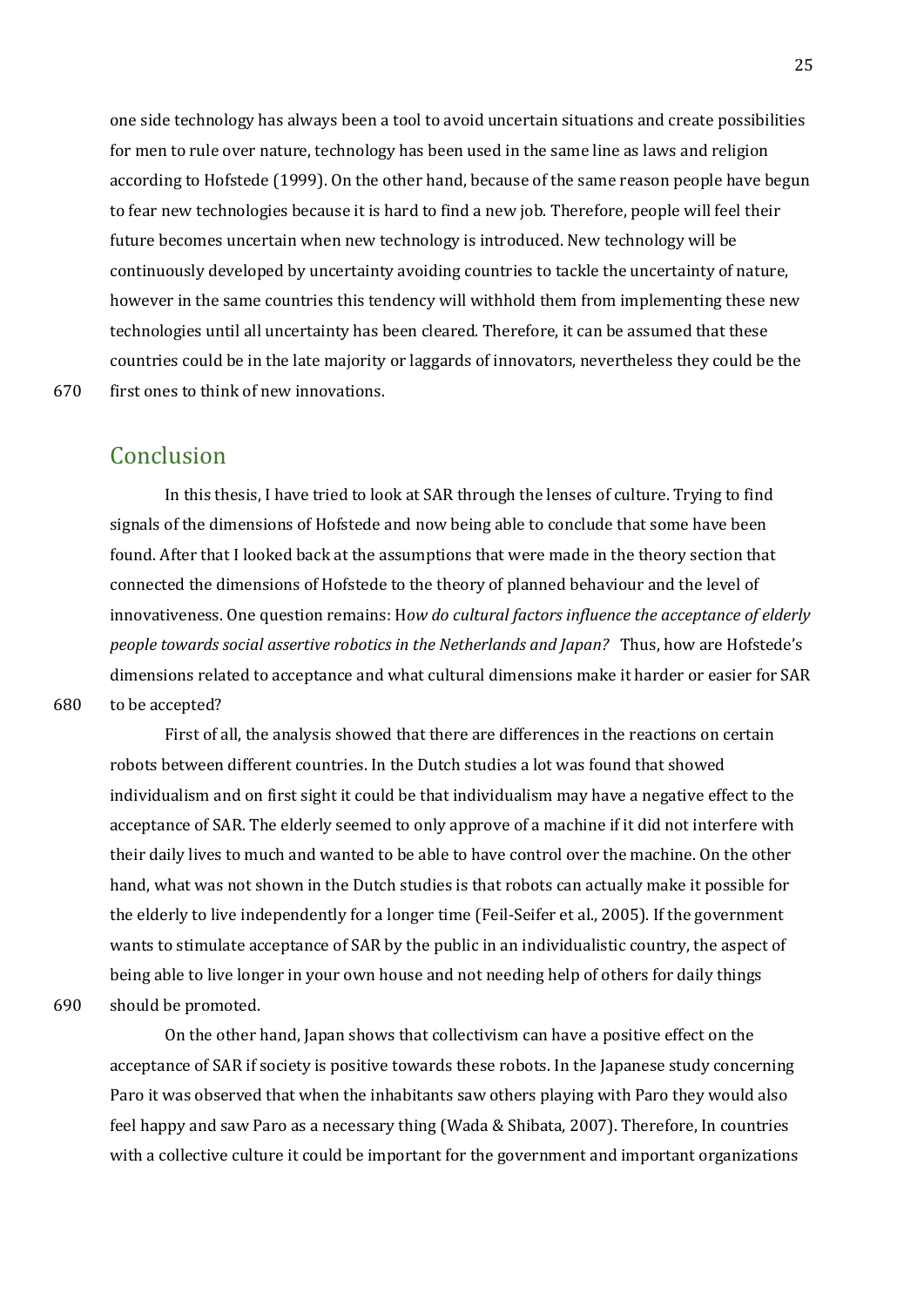to promote SAR in a positive light, which the Japanese government is doing (Šabanović, 2014), and by showing positive interaction with the robot.

Both individualistic and collectivistic characteristics in a culture can work out positively or negatively depending on how SAR are brought into the lives of the public which will make the 700 difference. The same counts for masculine and feminine aspects.

In masculine countries it might be important to focus more on efficiency and effectiveness of the robot. In feminine countries enhancement of quality of life would be more important. In the Dutch studies the aspect of quality of life was shown clearly; The robot should not invade the seniors' leisure time with constant reminders. Furthermore, a lot more was expected of the abilities of the robot, seniors wanted to increase their leisure time letting the robot do administrative work (M. Heerink et al., 2006).

In the Japanese studies, however the level of uncertainty avoidance would possibly be the dimension that could make it more difficult for the public to accept SAR. Most SAR are still in the development stage meaning that when they are ready to be sold that the concept is still very 710 new and problems that come with them for society are almost unknown. People want to be certain that there will be enough jobs left for the public when SAR are implemented, privacy should be assured, and possible defects should be known. The more a country tends to avoid uncertainty it is highly possible that they would have a harder time accepting the new technology. For the Japanese and the Dutch privacy seemed very important. In Japan it was also important that the robot provides the user more security, maybe even more than privacy (Iio et al., 2016). In the Dutch studies nothing was mentioned as more important than privacy, however in the same article autonomy was mentioned more often than privacy (Bedaf et al., 2016). The fact that Japan prefers security above privacy is because Japan is a very masculine country in combination with very high uncertainty avoidance (Hofstede, 1999). Therefore, uncertainty may 720 make it a bit more difficult for people to accept SAR because the consequences of using them are still unclear.

The theory that has been used in this thesis is one that tries to categorize cultures into dimensions and results have been found, but there are many more theories that could have been used to answer this research question. There is Hall's high- and low-context cultural dimension, Kluckhohn's and Strodbeck's value orientations, Schwartz's cultural value theory to name a few. These theories are all top-down theories which go against the fact that culture is dynamic, it changes over time. (Liu et al., 2014) It may be that when people get more used to technology around the house, people will be more acceptant towards robots and robots will be 730 appropriated into the culture. 'Therefore, robotics need to take into account that the social meaning and practice of science and technology, the social roles of people and robotics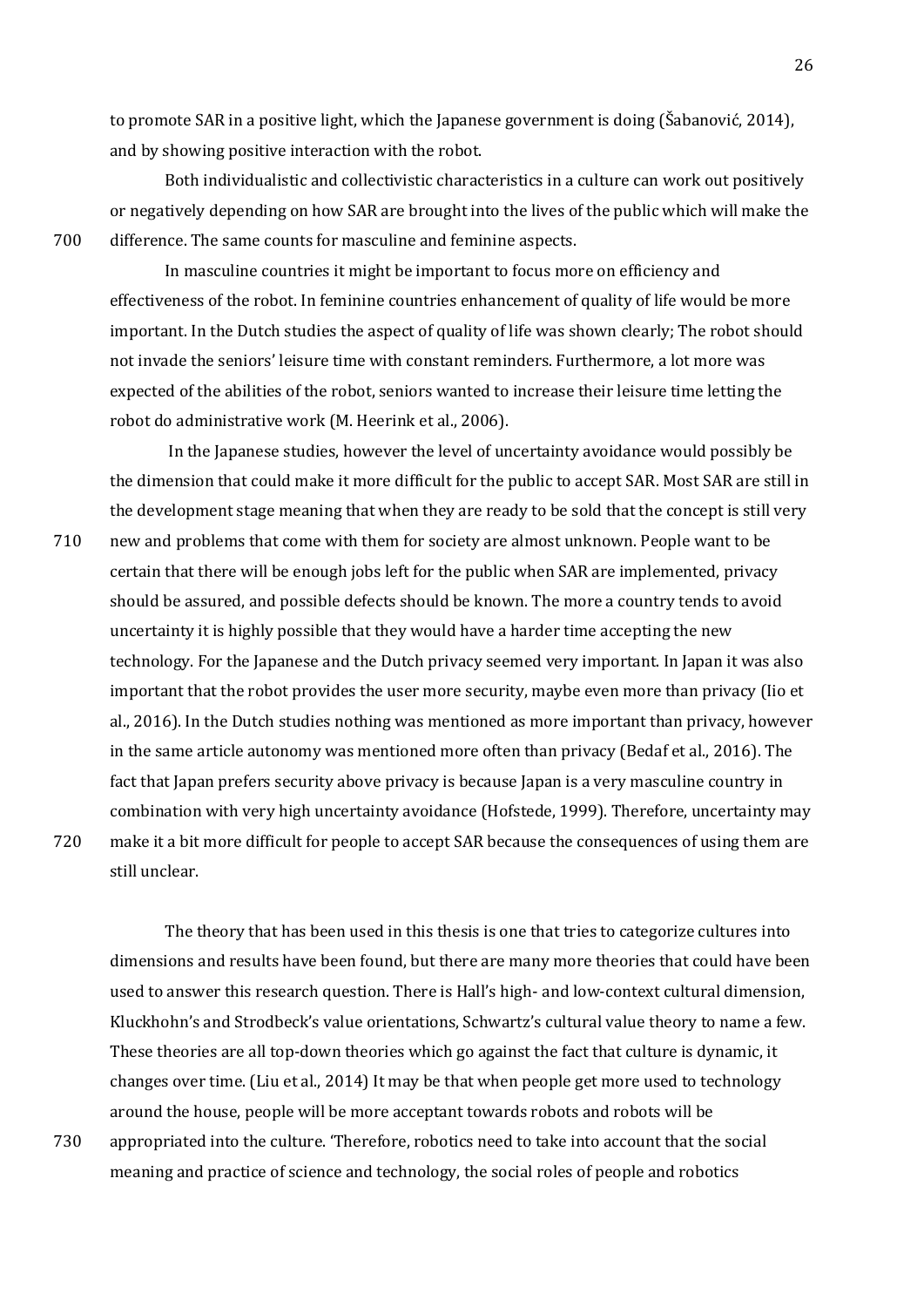technologies, and normative human responses to and relationships with these technologies and with each other across generations, artefacts, practices, and time, are constantly changing and adapting existing cultural models to new social and material circumstances.*'* (Šabanović et al., 2014).

Not only roboticists need to consider culture when developing SAR. Governments also need to keep culture in mind as a policy tool to increase the likeliness of the public to accept SAR and for this reason governments will experience less resistance to implement new ways of using robots which in turn will make the whole process more effective and efficient.

740 Altogether, it can be said that culture does have an influence on the acceptance towards technology and the use of Hofstede's dimensions may be one of the possibilities to analyse the difference. First of all, the working hypothesis as an outcome of this thesis is as follows: *The hypothesis: Culture has an influence on the acceptance of elderly people towards social assertive robotics.*

This working hypothesis could be a guideline for further research as this thesis was only a tip of the iceberg. The focus however should in this case not only from the aspect of the roboticist and the looks of the robot. The effect of implementing a new technology in public and private organizations could be hugely different upon national and organizational cultures and need to be considered.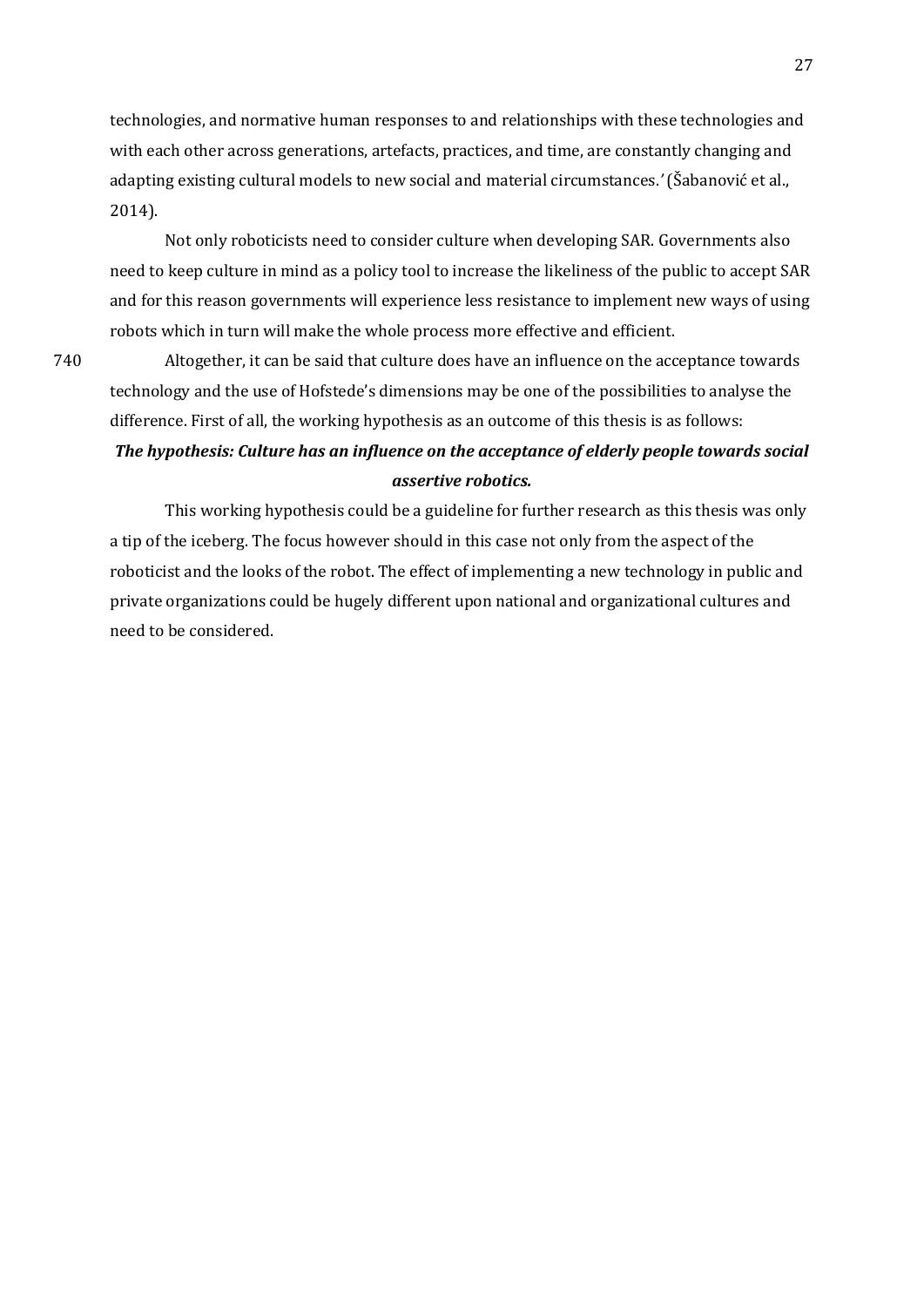### <sup>750</sup> References

- <span id="page-27-0"></span>Ajzen, I. (1991). The theory of planned behavior. *Organizational Behavior and Human Decision Processes, 50*(2), 179-211. doi[:http://dx.doi.org/10.1016/0749-5978\(91\)90020-T](http://dx.doi.org/10.1016/0749-5978(91)90020-T)
- Al-Jumeily, D., Hussain, A., & Crate, S. (2014). *The Impact of Cultural Factors on Technology Acceptance, Students Point of View.* Paper presented at the Proceedings of the International Conference on Frontiers in Education: Computer Science and Computer Engineering (FECS).

Allouch, S. B., van Dijk, J. A., & Peters, O. (2009). *The acceptance of domestic ambient intelligence appliances by prospective users.* Paper presented at the International Conference on Pervasive Computing.

- 760 Bagchi, K., Cerveny, R., Hart, P., & Peterson, M. (2003). The influence of national culture in information technology product adoption. *AMCIS 2003 Proceedings*, 119.
	- Bartneck, C., Suzuki, T., Kanda, T., & Nomura, T. (2007). The influence of people's culture and prior experiences with Aibo on their attitude towards robots. *Ai & Society, 21*(1-2), 217- 230.
	- Bedaf, S., Draper, H., Gelderblom, G.-J., Sorell, T., & de Witte, L. (2016). Can a Service Robot Which Supports Independent Living of Older People Disobey a Command? The Views of Older People, Informal Carers and Professional Caregivers on the Acceptability of Robots. *International Journal of Social Robotics, 8*(3), 409-420. doi:10.1007/s12369-016-0336-0
- Boudon, R., Clark, J., Modgil, C., Modgil, S., Cohen, I. B., Duffin, K., . . . Merton, R. K. (1991). What 770 middle-range theories are: JSTOR.
	- Broadbent, E., Stafford, R., & MacDonald, B. (2009). Acceptance of Healthcare Robots for the Older Population: Review and Future Directions. *International Journal of Social Robotics, 1*(4), 319-330. doi:10.1007/s12369-009-0030-6
	- Chuttur, M. Y. (2009). Overview of the technology acceptance model: Origins, developments and future directions. *Working Papers on Information Systems, 9*(37), 9-37.
- Draper, H., Sorell, T., Bedaf, S., Syrdal, D. S., Gutierrez-Ruiz, C., Duclos, A., & Amirabdollahian, F. (2014). Ethical Dimensions of Human-Robot Interactions in the Care of Older People: Insights from 21 Focus Groups Convened in the UK, France and the Netherlands. In M. Beetz, B. Johnston, & M.-A. Williams (Eds.), *Social Robotics: 6th International Conference,*  780 *ICSR 2014, Sydney, NSW, Australia, October 27-29, 2014. Proceedings* (pp. 135-145). Cham: Springer International Publishing.
	- Erumban, A. A., & de Jong, S. B. (2006). Cross-country differences in ICT adoption: A consequence of Culture? *Journal of World Business, 41*(4), 302-314. doi[:http://dx.doi.org/10.1016/j.jwb.2006.08.005](http://dx.doi.org/10.1016/j.jwb.2006.08.005)
	- Faruqee, H., & Mühleisen, M. (2003). Population aging in Japan: demographic shock and fiscal sustainability. *Japan and the world economy, 15*(2), 185-210.
	- Feil-Seifer, D., Mataric, M. J., & Ieee. (2005). Defining socially assistive robotics *2005 Ieee 9th International Conference on Rehabilitation Robotics* (pp. 465-468).
- Heerink, M., Albo-Canals, J., Valenti-Soler, M., Martinez-Martin, P., Zondag, J., Smits, C., & 790 Anisuzzaman, S. (2013). Exploring Requirements and Alternative Pet Robots for Robot Assisted Therapy with Older Adults with Dementia. In G. Herrmann, M. J. Pearson, A. Lenz, P. Bremner, A. Spiers, & U. Leonards (Eds.), *Social Robotics: 5th International Conference, ICSR 2013, Bristol, UK, October 27-29, 2013, Proceedings* (pp. 104-115). Cham: Springer International Publishing.
	- Heerink, M., Kröse, B., Evers, V., & Wielinga, B. (2010). Assessing Acceptance of Assistive Social Agent Technology by Older Adults: the Almere Model. *International Journal of Social Robotics, 2*(4), 361-375. doi:10.1007/s12369-010-0068-5
	- Heerink, M., Kröse, B., Wielinga, B., & Evers, V. (2006). Studying the acceptance of a robotic agent by elderly users. *International Journal of Assistive Robotics and Mechatronics, 7*(3), 33-43.
- 800 Hofstede, G. J. (1999). *Allemaal andersdenkenden*. Netherlands: Atlas Contact B.V. Hofstede, G. J. (2015). Japan. Retrieved from<https://geert-hofstede.com/japan.html>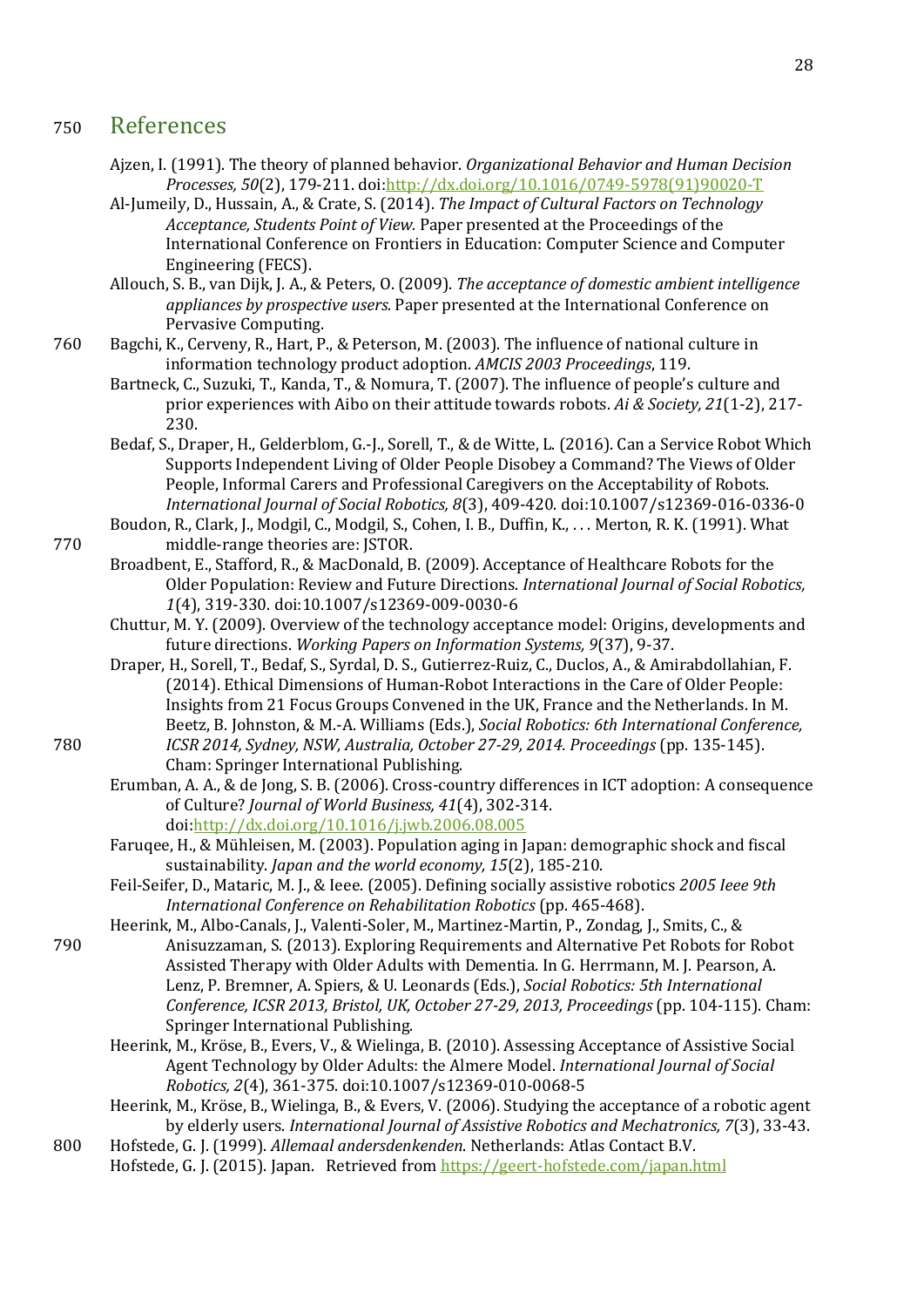Hofstede, G. J. (n.d.). National culture. Retrieved from [https://www.geert](https://www.geert-hofstede.com/national-culture.html)[hofstede.com/national-culture.html](https://www.geert-hofstede.com/national-culture.html)

- Iio, T., Shiomi, M., Kamei, K., Sharma, C., & Hagita, N. (2016). Social acceptance by senior citizens and caregivers of a fall detection system using range sensors in a nursing home. *Advanced Robotics, 30*(3), 190-205. doi:10.1080/01691864.2015.1120241
- Kaarbo, J., & Beasley, R. K. (1999). A Practical Guide to the Comparative Case Study Method in Political Psychology. *Political Psychology, 20*(2), 369-391. doi:10.1111/0162-895X.00149
- Liu, S., Volcic, Z., & Gallois, C. (2014). *Introducing Intercultural Communication: Global Cultures*  810 *and Contexts*: SAGE Publications.
	- MacDorman, K. F., Vasudevan, S. K., & Ho, C.-C. (2009). Does Japan really have robot mania? Comparing attitudes by implicit and explicit measures. *Ai & Society, 23*(4), 485-510. doi:10.1007/s00146-008-0181-2
	- OECD. (2017). Elderly population (indicator). (Publication no. 10.1787/8d805ea1-en ). Retrieved 20 January 2017
	- Oida, Y., Kanoh, M., Inagaki, M., Konagaya, Y., & Kimura, K. (2011). Development of a robotassisted activity program for elderly people incorporating reading aloud and arithmetic calculation *Asian Perspectives and Evidence on Health Promotion and Education* (pp. 67- 77): Springer.
- 820 Poelman, P., van Duin, C. (2010). *Bevolkingsprognose 2009-2060*. Centraal bureau voor de Statestiek.
	- Šabanović, S. (2014). Inventing Japan's 'robotics culture': The repeated assembly of science, technology, and culture in social robotics. *Social studies of science, 44*(3), 342-367.
	- Šabanović, S., Bennett, C. C., & Lee, H. R. (2014). *Towards culturally robust robots: A critical social perspective on robotics and culture.* Paper presented at the Proc. HRI Workshop on Culture-Aware Robotics 2014.
	- Šabanović, S., & Chang, W.-L. (2016). Socializing robots: constructing robotic sociality in the design and use of the assistive robot PARO. *Ai & Society, 31*(4), 537-551. doi:10.1007/s00146-015-0636-1
- 830 Shibata, T., Wada, K., Ikeda, Y., & Sabanovic, S. (2009). Cross-Cultural Studies on Subjective Evaluation of a Seal Robot. *Advanced Robotics, 23*(4), 443-458. doi:10.1163/156855309X408826
	- Shibata, T., Wada, K., & Tanie, K. (2004, April 26-May 1, 2004). *Tabulation and analysis of questionnaire results of subjective evaluation of seal robot in Japan, U.K., Sweden and Italy.* Paper presented at the Robotics and Automation, 2004. Proceedings. ICRA '04. 2004 IEEE International Conference on.
	- Shiomi, M., Iio, T., Kamei, K., Sharma, C., & Hagita, N. (2015). Effectiveness of social behaviors for autonomous wheelchair robot to support elderly people in Japan. *PloS one, 10*(5), e0128031.
- 840 van Duin, C., Stoeldraijer, L., Nicolaas, H., Ooijevaar, J., & Sprangers, A. (2015). Kernprognose 2015–2060: Hoge bevolkingsgroei op korte termijn.
	- Wada, K., & Shibata, T. (2007). Living With Seal Robots— Its Sociopsychological and Physiological Influences on the Elderly at a Care House. *IEEE Transactions on Robotics, 23*(5), 972-980. doi:10.1109/TRO.2007.906261
	- Yi, M. Y., Jackson, J. D., Park, J. S., & Probst, J. C. (2006). Understanding information technology acceptance by individual professionals: Toward an integrative view. *Information & Management, 43*(3), 350-363. doi[:http://dx.doi.org/10.1016/j.im.2005.08.006](http://dx.doi.org/10.1016/j.im.2005.08.006)
- Zakour, A. B. (2004). *Cultural differences and information technology acceptance.* Paper presented at the Proceedings of the 7th annual conference of the Southern association 850 for information systems.
	- Zhang, X., & Maruping, L. M. (2008). Household technology adoption in a global marketplace: Incorporating the role of espoused cultural values. *Information Systems Frontiers, 10*(4), 403-413. doi:10.1007/s10796-008-9099-y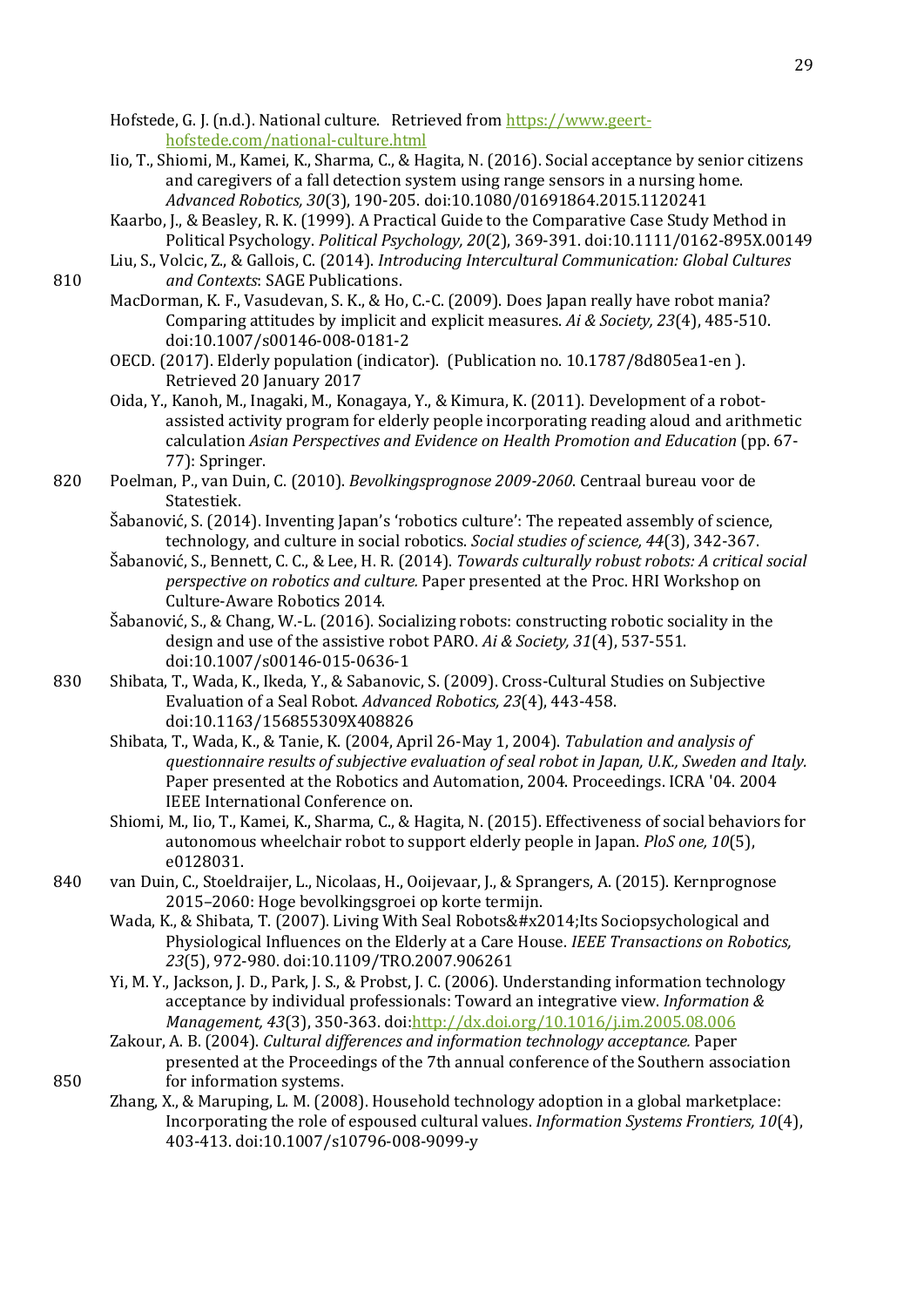# <span id="page-29-0"></span>Appendix

## <span id="page-29-1"></span>Appendix A

| Table 6 Final codebook<br><b>Dimension</b> | terms                                           |
|--------------------------------------------|-------------------------------------------------|
| <b>Individualism</b>                       | Autonomy, "alone", "without help", privacy, no  |
|                                            | orders, not listening to the robot, less        |
|                                            | reminders, intention, discomfort because of     |
|                                            | monitoring, alone, yourself, free/freely, non-  |
|                                            | compliant, the user, unique                     |
| Collectivism                               | Using the robot together or with a group,       |
|                                            | "others", no outspoken opinion, embarrassed,    |
|                                            | family, tradition, fine with being monitored/   |
|                                            | being watched                                   |
| <b>Masculine</b>                           | It is only for women and children, childish, no |
|                                            | time, misunderstanding between men and          |
|                                            | women, provoked not working                     |
| <b>Feminine</b>                            | friend, conversation, social, disturbing free   |
|                                            | time, lonely, giving names, grandchild, pet,    |
|                                            | ignoring, showing the robot to others           |
| <b>Uncertainty avoidance</b>               | Risks, ethics, secure, competence, security,    |
|                                            | guidelines, sudden reactions                    |
| General                                    | When the information did not fit the            |
|                                            | dimensions, but is still important              |